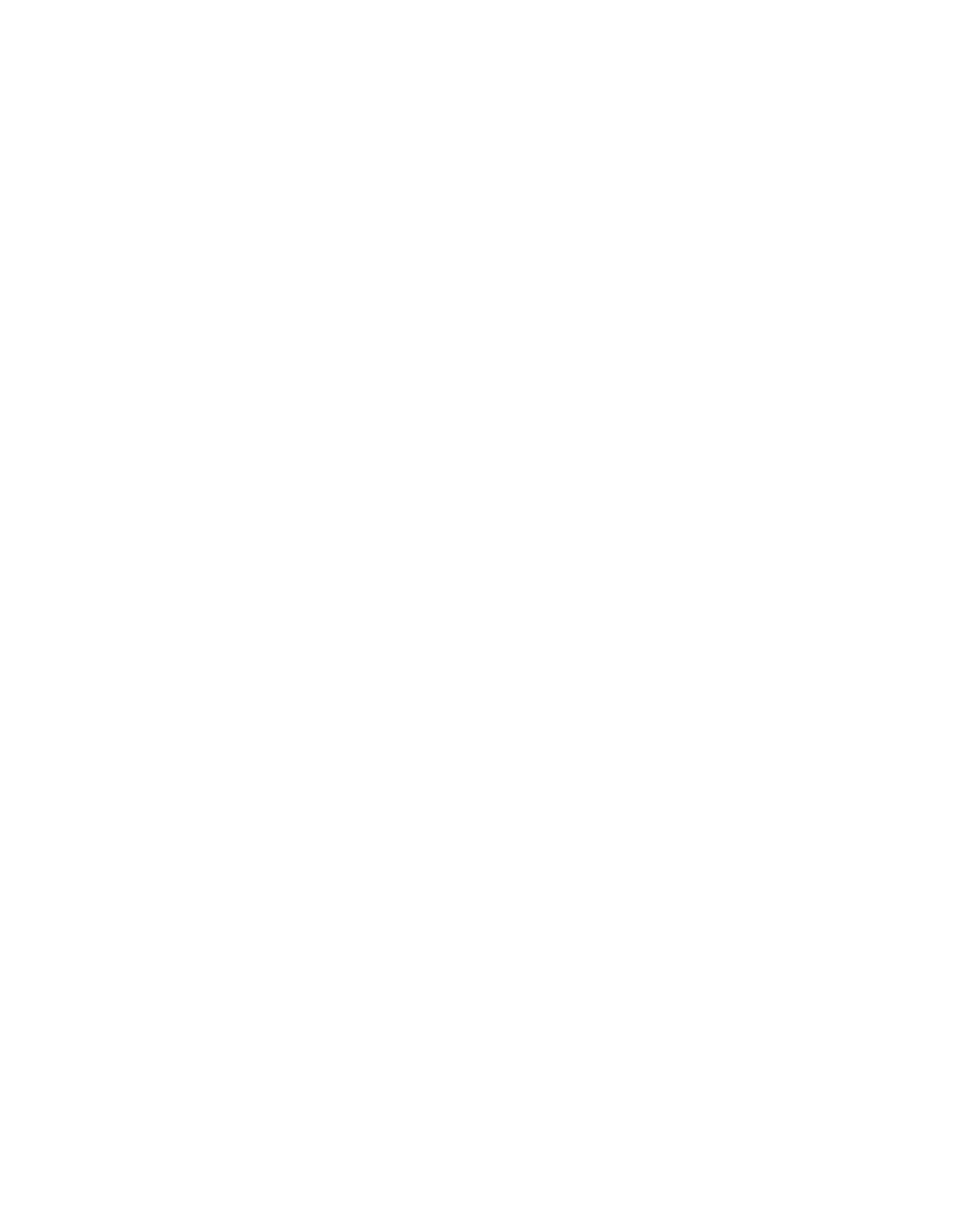NTIA Technical Report TR-10-462

# **Low Rate Speech Coding and Random Bit Errors: A Subjective Speech Quality Matching Experiment**

**Andrew A. Catellier Stephen D. Voran**



## **U.S. DEPARTMENT OF COMMERCE Gary Locke, Secretary**

Lawrence E. Strickling, Assistant Secretary for Communications and Information

October 2009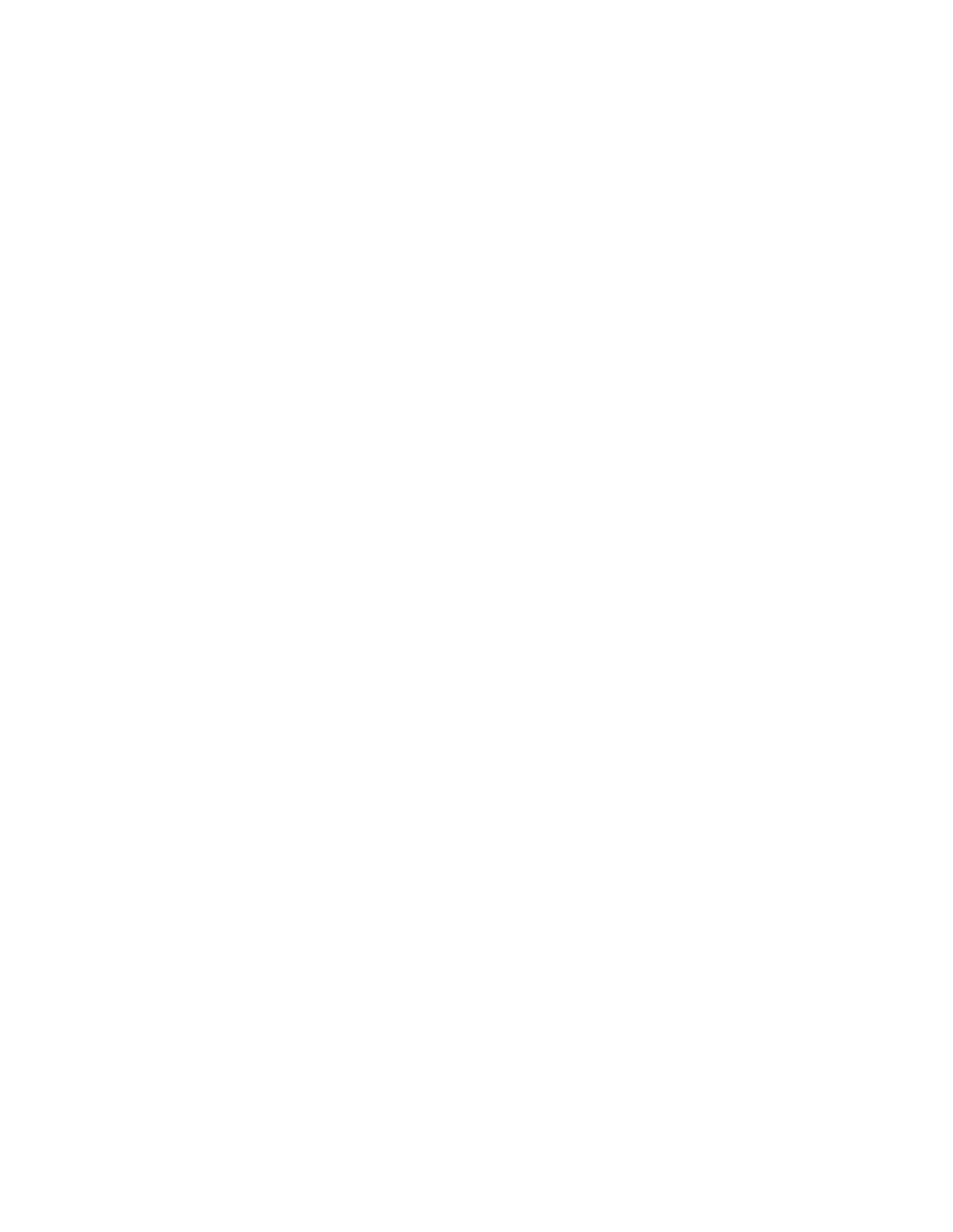#### DISCLAIMER

Certain commercial equipment, instruments, or materials are identified in this report to adequately describe the experimental procedure. In no case does such identification imply recommendation or endorsement by the National Telecommunications and Information Administration, nor does it imply that the material or equipment identified is necessarily the best available for the purpose.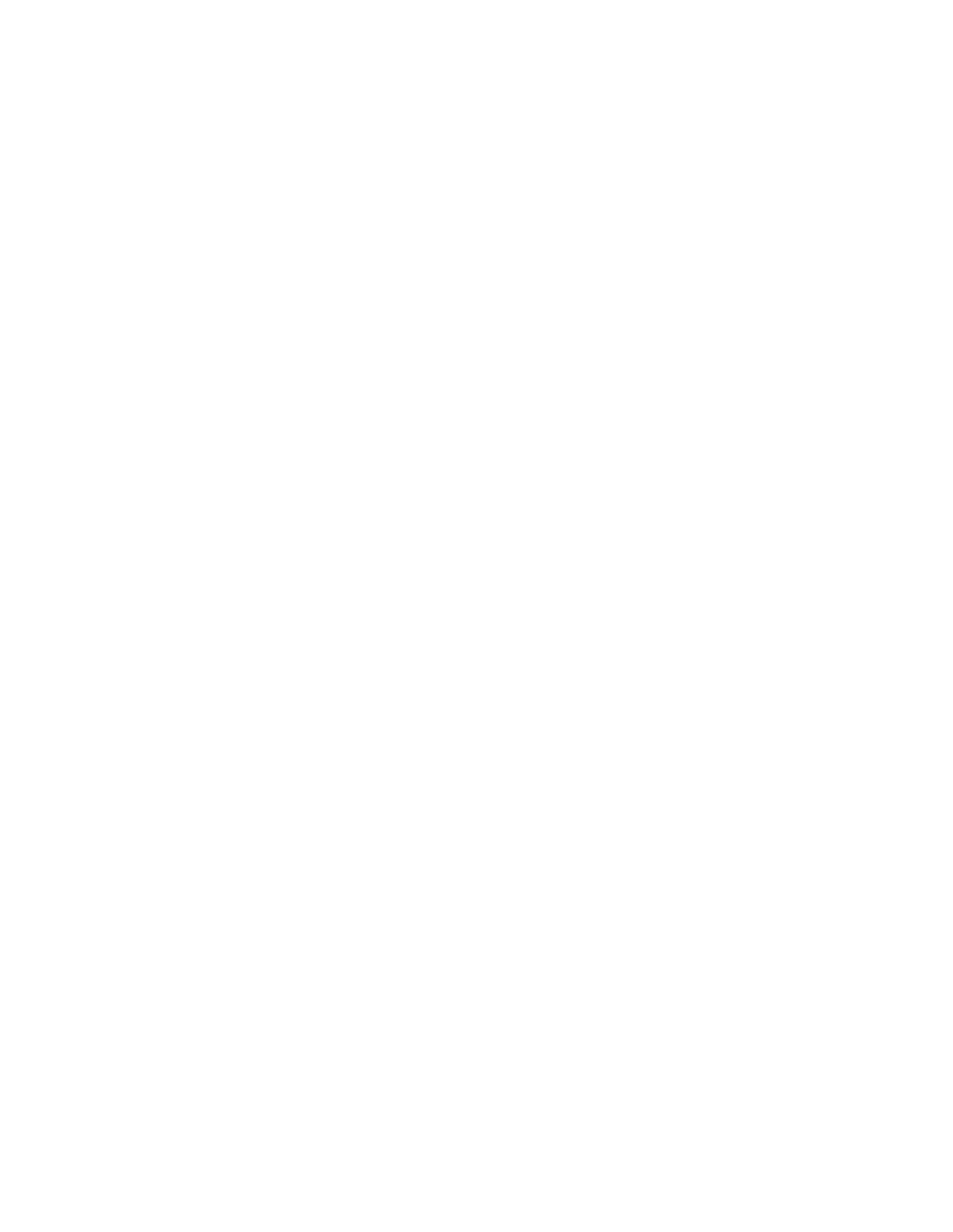## **CONTENTS**

Page

| 1                           | $\blacksquare$                                                                                                    |
|-----------------------------|-------------------------------------------------------------------------------------------------------------------|
| $\mathcal{D}_{\mathcal{L}}$ | 3<br>3<br>Speech Recordings $\ldots \ldots \ldots \ldots \ldots \ldots \ldots \ldots \ldots \ldots \ldots$<br>2.1 |
|                             | $\overline{4}$<br>2.2                                                                                             |
|                             | 2.3<br>2.4                                                                                                        |
|                             | $\overline{7}$<br>2.5                                                                                             |
|                             | 10<br>2.6<br>2.7<br>10                                                                                            |
| 3                           |                                                                                                                   |
|                             | 13<br>3.1                                                                                                         |
|                             | 3.2<br>-14<br>3.3<br>16                                                                                           |
|                             | 18                                                                                                                |
| 5                           | ACKNOWLEDGEMENTS<br>-19                                                                                           |
| 6                           | 20                                                                                                                |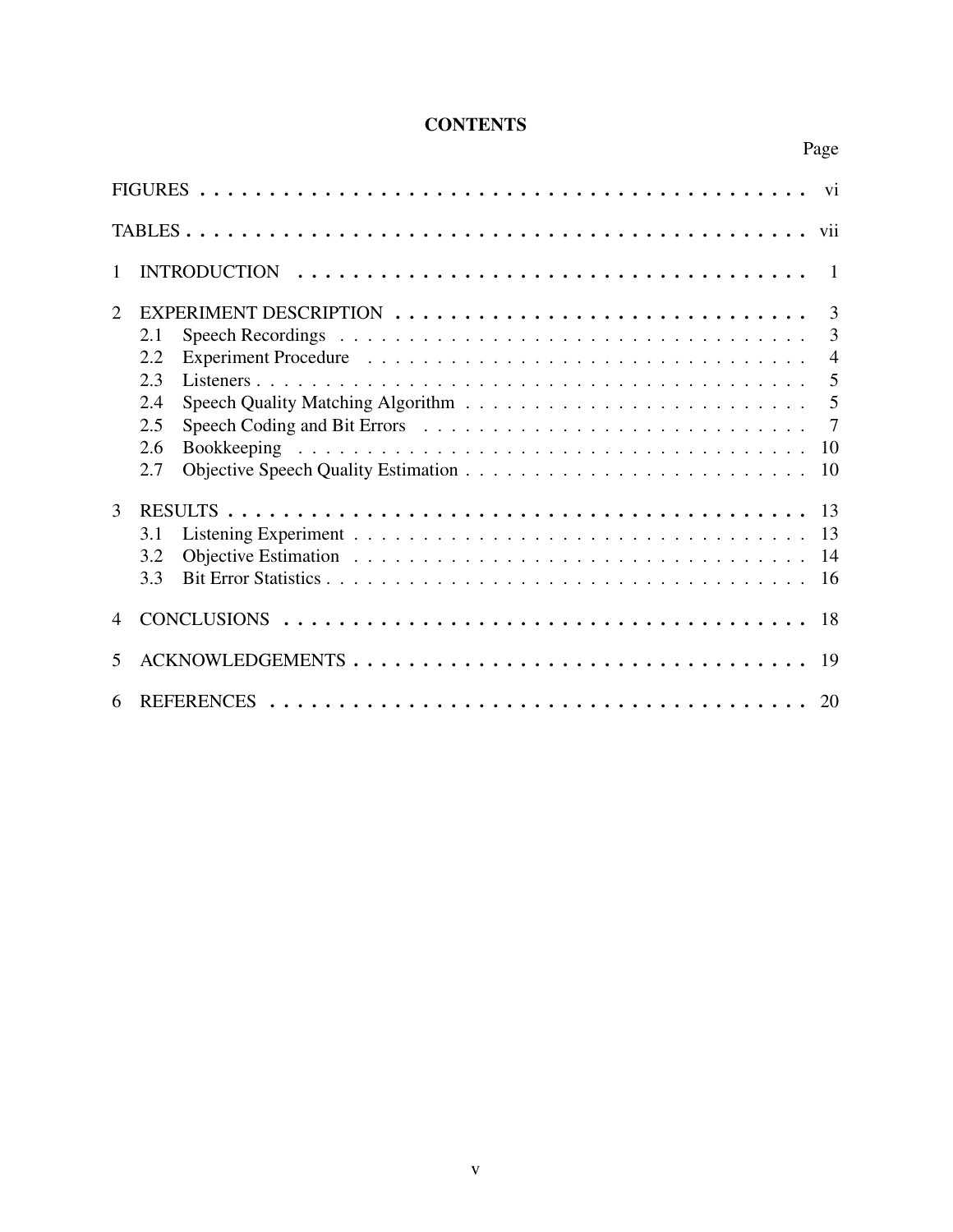## FIGURES

Page

| Figure 1. | The human interface used during the experiment. $\dots \dots \dots \dots \dots \dots$                                                                                               |  |
|-----------|-------------------------------------------------------------------------------------------------------------------------------------------------------------------------------------|--|
| Figure 2. |                                                                                                                                                                                     |  |
| Figure 3. | Example bit error patterns that conform with the subset property. BER is<br>15, 10, and 5% in the top, middle and bottom panels, respectively. $\dots \dots$ .                      |  |
| Figure 4. | Histogram of BER equivalence values for the EFR codec, mean of all values<br>indicated by the dark gray line. $\ldots \ldots \ldots \ldots \ldots \ldots \ldots \ldots \ldots 14$   |  |
| Figure 5. | Histogram of BER equivalence values for the EHR codec, mean of all val-<br>ues indicated by the dark gray line. $\ldots \ldots \ldots \ldots \ldots \ldots \ldots \ldots \ldots$ 14 |  |
| Figure 6. | Burstiness measurements for the EFR BER points of equivalence. 17                                                                                                                   |  |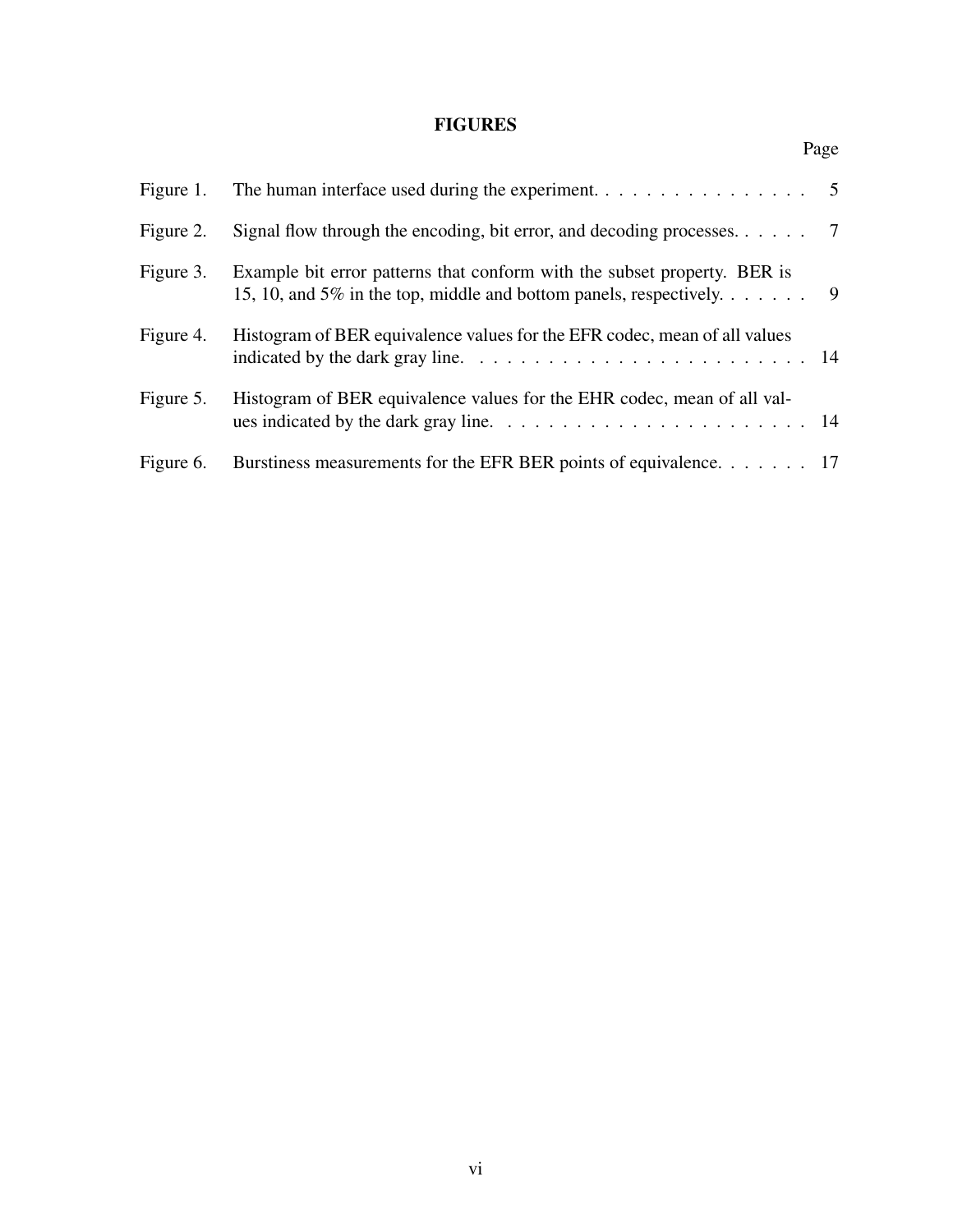## **TABLES**

| Table 2. Results of the Listening Experiment and Objective Experiment 15 |  |
|--------------------------------------------------------------------------|--|

Page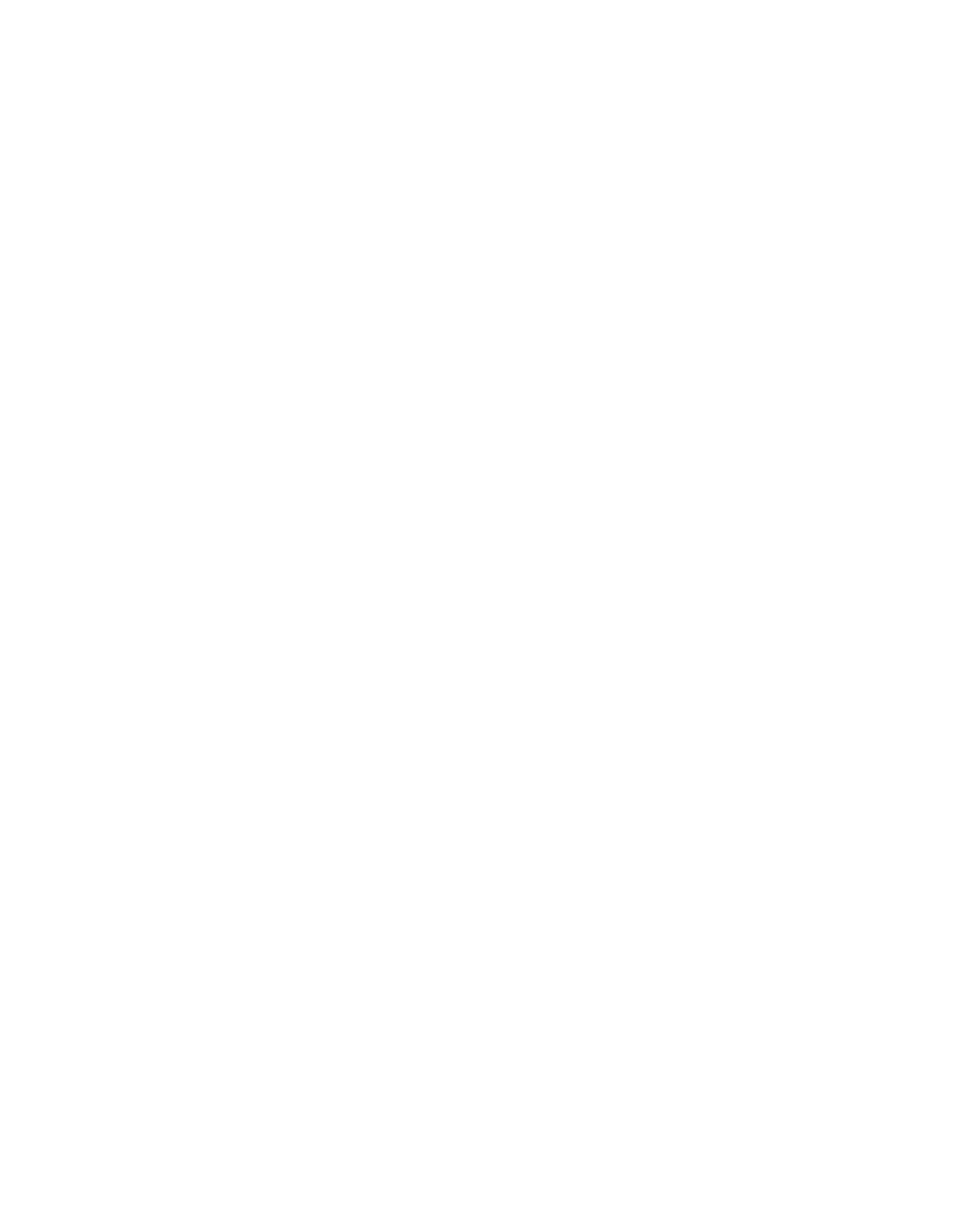#### LOW RATE SPEECH CODING AND RANDOM BIT ERRORS: A SUBJECTIVE SPEECH QUALITY MATCHING EXPERIMENT

Andrew A. Catellier and Stephen D. Voran∗

When bit errors are introduced between a speech encoder and a speech decoder, the quality of the received speech is reduced. The specific relationship between speech quality and bit error rate (BER) can be different for each speech coding and channel coding scheme.

This report describes a subjective experiment concerning the relationships between BER and perceived speech quality for the TIA Project 25 Full Rate (FR), Enhanced Full Rate (EFR), and Enhanced Half Rate (EHR) speech codecs. Using the FR codec with 2% random bit errors as a reference, we sought to characterize the BER values for which the EFR (or EHR) codec produces speech quality that is equivalent to the reference. We used an adaptive paired-comparison subjective testing algorithm to efficiently adapt BER values for the EFR and EHR codecs to quickly locate the BER values where listeners found the speech quality to be the same as the reference.

The results from sixteen listeners reveal ranges of BER values that were judged to produce speech quality equivalent to the reference. When these ranges are reduced to central values, those values indicate that on average, the EFR and EHR codecs are more robust to bit errors than the FR codec. We provide a set of additional results from a popular objective speech quality estimator for comparison purposes.

Key words: bit errors, listening tests, speech coding, speech quality, subjective testing

#### 1 INTRODUCTION

An important parameter in many digital communication links, and especially in digital radio links, is bit error rate (BER). Error detecting codes and error correcting codes can increase robustness to bit errors. When the desired signal becomes sufficiently weak, or interference becomes sufficiently strong, uncorrected bit errors will inevitably result. When uncorrected bit errors are introduced between a speech encoder and a speech decoder, the quality of the received speech is reduced.

The TIA Project 25 Full Rate (FR) speech codec (encoder/decoder pair) is the cornerstone of Public Safety digital voice communications in the United States [1]. The encoder produces 4400 bits/second of compressed speech data. This data is protected by several different error correcting codes resulting in a 7200 bits/second data stream that can then be transmitted by radio. Some bit error patterns will be corrected by this scheme. Patterns associated with poor radio channels will not be corrected and the quality of the speech produced by the decoder will suffer. For this codec,

<sup>∗</sup>The authors are with the Institute for Telecommunication Sciences, National Telecommunications and Information Administration, U.S. Department of Commerce, Boulder, Colorado 80305.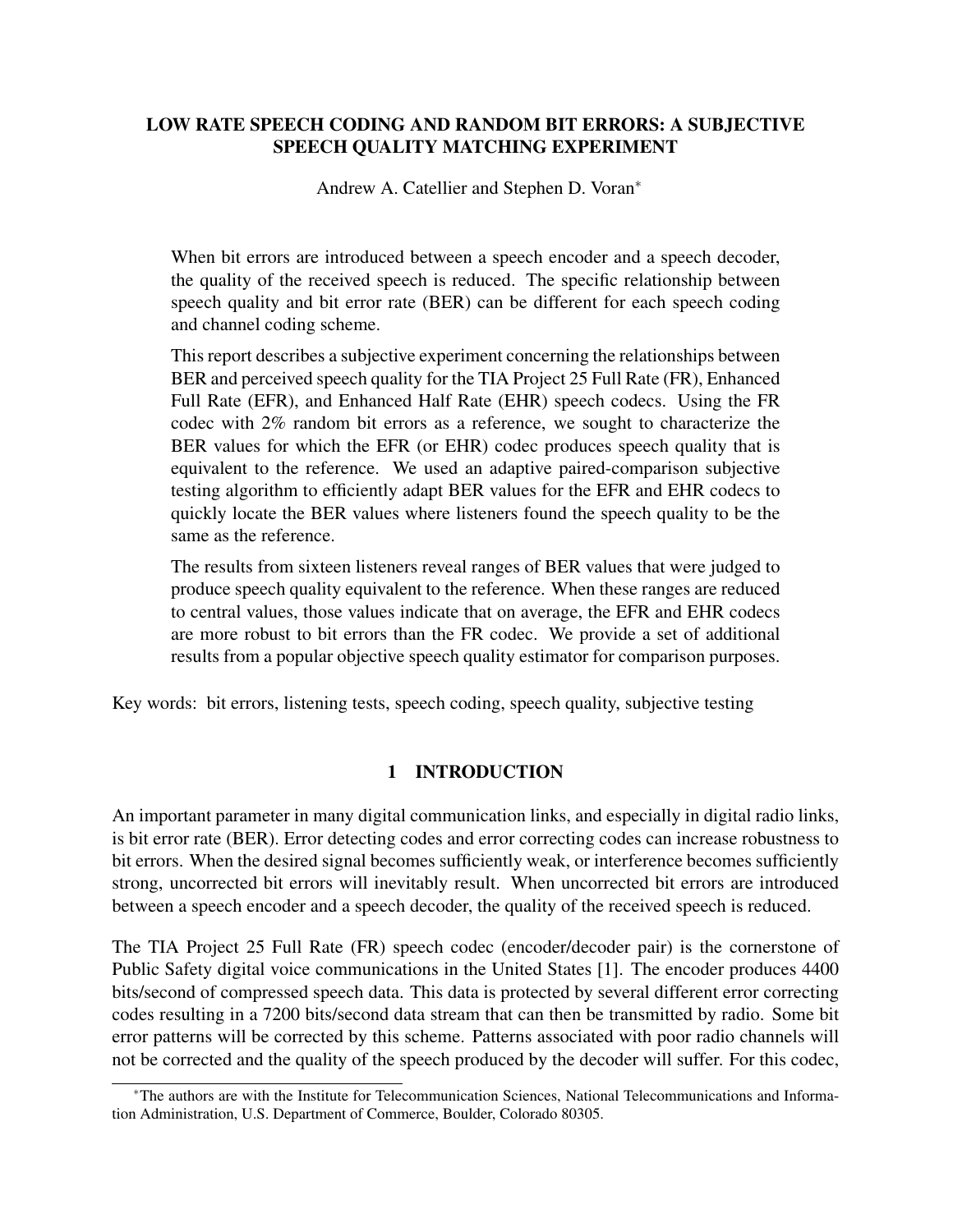a BER of 2% has been used as a speech quality benchmark. In this report, all BER values refer to randomly distributed or independent bit errors.

Since the introduction of the FR speech codec, the TIA Project 25 Enhanced Full Rate (EFR) and Enhanced Half Rate (EHR) have been introduced [2]. Like the FR codec, the EFR codec uses a net data rate of 4400 bits/second and a gross data rate of 7200 bits/second. True to its name, the EHR codec has a net rate of 2450 bits/second and a gross rate of 3600 bits/second.

Our first goal was to characterize the BER values for which the EFR codec produces speech quality that is equivalent to the benchmark associated with the FR codec when it is subjected to 2% BER. Similarly, our second goal was to characterize the BER values for which the EHR codec produces speech quality that is equivalent to that same benchmark. This benchmark is key to all the work described in this report and we use the terms "reference speech" and "reference condition" to point to this benchmark. That is, "reference condition" refers to FR encoding, followed by 2% random bit errors, then FR decoding. "Reference speech" refers to speech that has been processed by the reference condition.

In order to complete our goals, we designed a subjective listening experiment. An obvious choice when comparing speech codecs in subjective experiments is a paired-comparison test. Pairedcomparisons are more sensitive than single-stimulus evaluations, and the listener's job is very concrete and objective. In such a test, two recordings are played and listeners are then asked to indicate which stimulus they prefer. In this case, one recording is reference speech, and the other is from the EFR or EHR codec using the current BER value under test.

In order to use paired-comparison testing to find the BERs in question, one would have to select a range of candidate BER values and sample this range with some BER step size determined in advance. This could result in a very large experiment, or rather coarse BER steps.

Instead, we significantly reduced the size of the experiment while maintaining high BER precision by adapting a new subjective testing technique. This technique, described in [3], uses a listener's votes to intelligently adapt the test contents in order to quickly zero in on the desired point in a parameter space. In this case, that means adapting the current BER value under test for the EFR or EHR codec in order to quickly zero in on the BER value that gives a speech quality match between the EFR or EHR codec and the reference speech.

Section 2 describes the listening experiment and a set of additional experiments that use a popular objective estimator of speech quality. We give special attention to the speech recordings used, the processing conditions and methods, the experiment procedure, and how the listeners interacted with the experiment. Section 3 presents the results of these experiments. Finally, we present and discuss the conclusions that can be drawn from this work.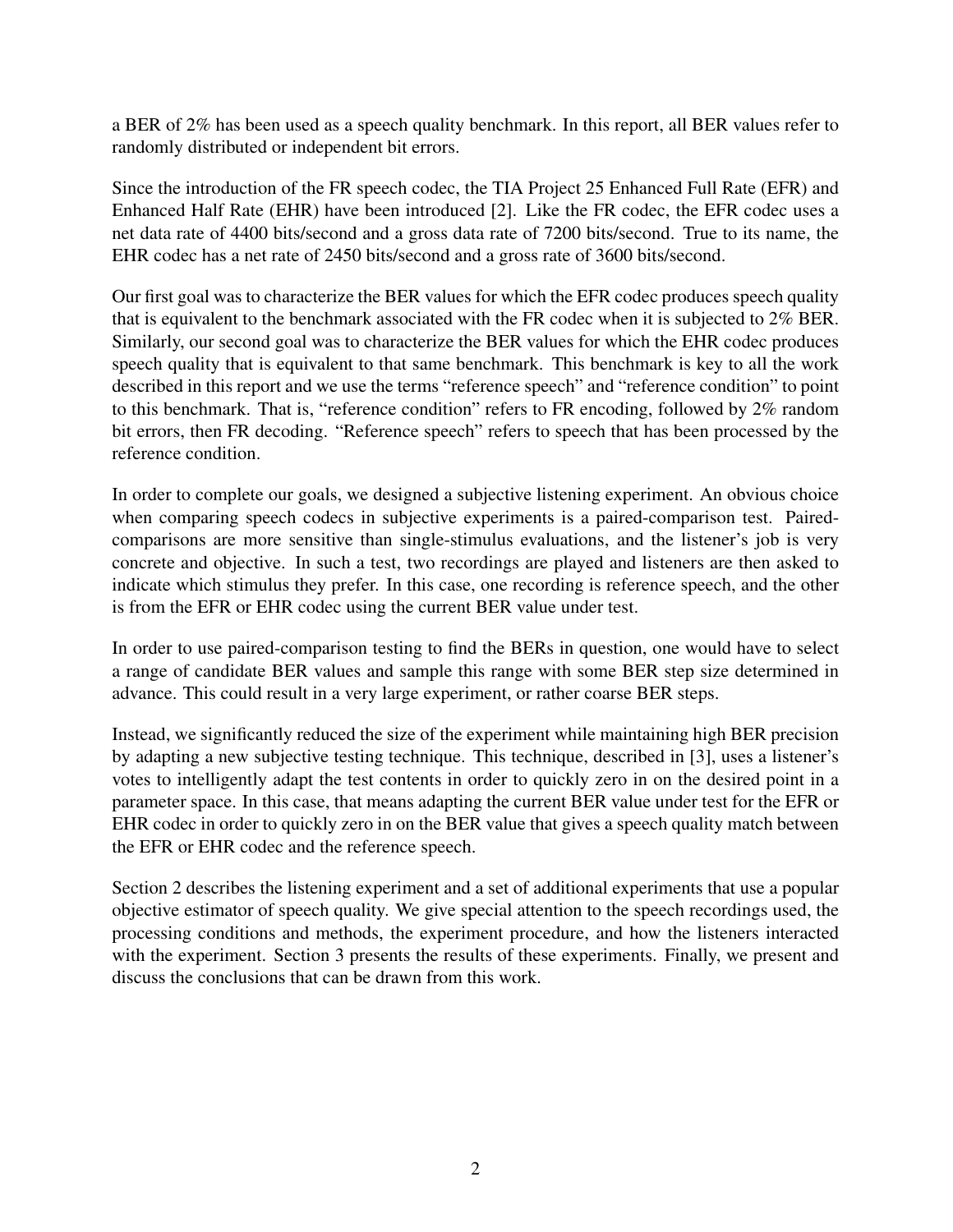#### 2 EXPERIMENT DESCRIPTION

The goal of the listening experiment was to characterize the BER values for which the EFR or EHR codec produces speech quality that is equivalent to the benchmark associated with the FR codec when it is subjected to 2% BER. For simplicity, we refer to the EFR or EHR codec as the codec under test (CUT), and the FR codec at 2% BER as the reference condition.

The TIA Project 25 FR, EFR, and EHR encoders decompose input speech according to a multiband excitation (MBE) model. This model allows for a mixture of voiced and unvoiced components in different spectral bands. This model is efficient and can provide good speech quality at low bit rates. It is also robust in the sense that speech quality can be maintained even when significant acoustic background noise is combined with the input speech. This makes the family of codecs well-suited for use in the two-way land-mobile radio systems used by public safety officials. Further details are available in [1, 2, 4].

The listening experiment uses an adaptive paired-comparison technique to efficiently arrive at BER values that produce speech quality matches. From the listener's perspective, the experiment procedure is quite simple. This apparent simplicity is made possible by fairly complex control and bookkeeping mechanisms operating behind the scenes. In order to understand the system, we must first look at its parts. At the most basic level, there are source sentences. These are the raw materials that will be processed and presented to listeners. There are also three codecs: FR, EHR, and EFR.

Each source sentence must be processed with the EHR and EFR codecs at varying BERs to facilitate comparison with the reference condition. We can represent each source sentence/codec combination with the term SSxCUT. The goal is to find a BER where each SSxCUT is judged to have the same perceived speech quality as the reference condition. In order to do this, we present a listener with the reference speech paired with the SSxCUT processed at varying BERs. Each time a SSxCUT is processed with a different BER, the listener compares it with the reference speech and indicates which he prefers, or indicates that he has no preference. The result of this trial provides information that allows the software to intelligently select the next BER to evaluate for that SSxCUT. The iterative process of presenting each SSxCUT and its corresponding reference condition to a listener, recording a listener's vote, adjusting the BER accordingly, and (in the best case) eventually arriving at the BER that produces a speech quality match is called a "task."

Each listener was given 32 tasks to complete. The individual trials that comprise each task were presented in a random order. Thus, on each trial a listener contributes to the completion of one of the 32 tasks.

#### 2.1 Speech Recordings

The speech recordings used in this experiment come from a database that was recorded at the Institute for Telecommunication Sciences. The database contains four men and four women speaking Harvard phonetically-balanced sentences [5]. All speakers were recorded using high quality recording equipment in a sound isolated chamber with an average background acoustic noise level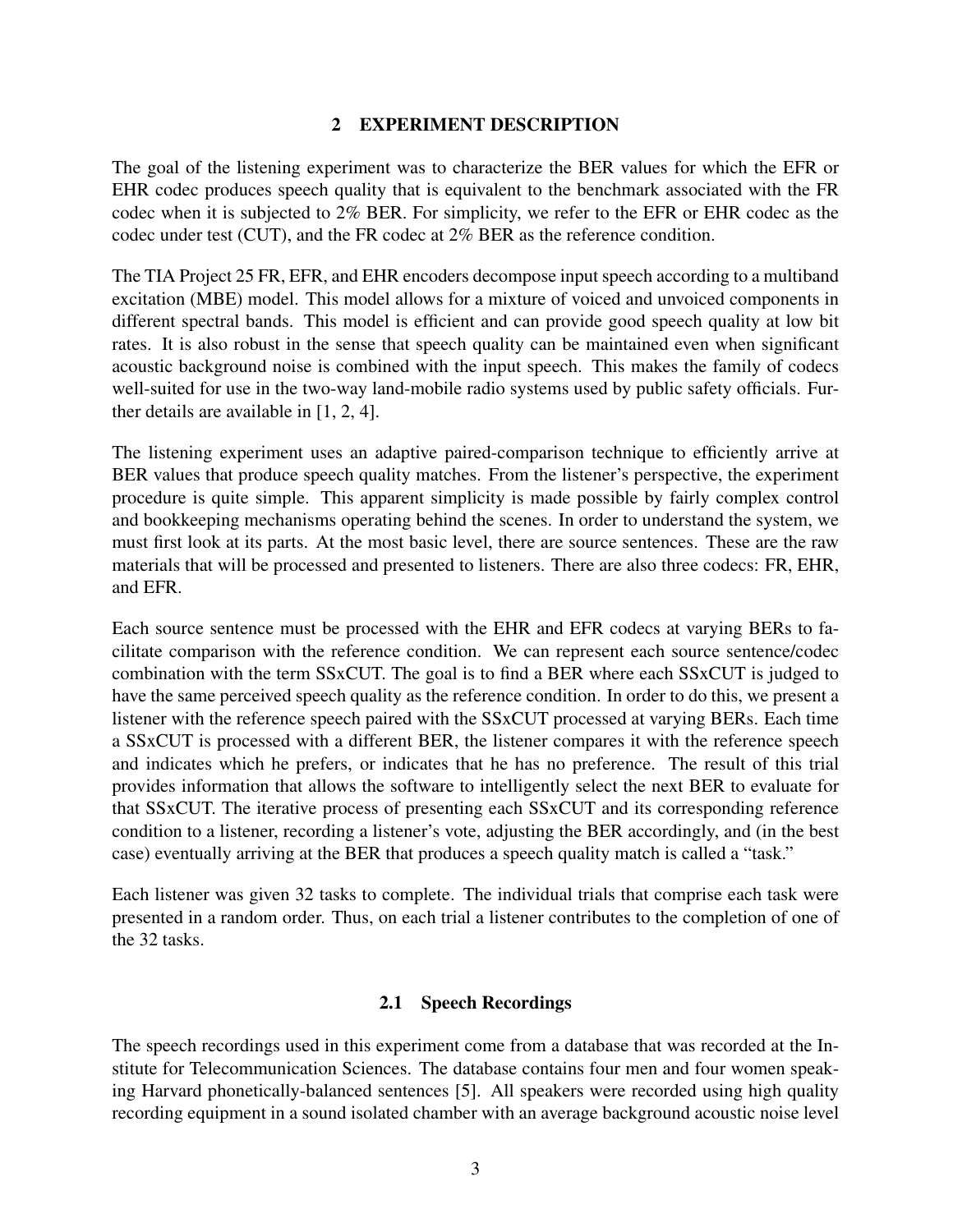of less than 20 dBA. Each person spoke a total of sixteen sentences for a total of 128 recordings. The recordings were processed with two different software tools defined in [6]. The first process was sample rate conversion from 48,000 samples/second to 8,000 samples/second using a 160 to 3640-Hz bandpass filter (the G.712 or "PCM" filter). In the second process all recordings were normalized to have an active speech level matched to the software speech codecs described below. That level is 25 dB below the level of the maximum unclipped sine wave in a 16 bit representation. The average length of the recordings was 2.2 seconds. We refer to each of these processed recordings of sentences as a "source sentence."

In order to distribute these recordings evenly among 16 listeners, the 128 source sentences were divided into eight groups. Two sentences from each speaker were placed in a group, resulting in a total of sixteen sentences per group. Each group served as the basis for 32 tasks (16 for EHR, 16 for EFR) for two listeners. This use of groups allowed for the inclusion of a wider selection of speech and speakers in a balanced fashion while maintaining a manageable experiment length.

#### 2.2 Experiment Procedure

Listeners took part in the experiment one at a time. Upon arrival, each listener read and signed an informed-consent form and was then seated in a sound isolation chamber with an average background noise level of less than 20 dBA. The experiment administrator then read scripted instructions to each listener. A PDA was used to interact with the experiment software and was connected via wireless ethernet and a VNC program to a computer that displayed the human interface.

The computer that ran the experiment software also produced the signals heard by listeners via a high quality sound card (the Mia card from Echo Digital Audio Corporation). The listening instrument was a pair of Model RS1 headphones, powered by a Model RA1 amplifier, both produced by Grado Labs. Each listener was instructed to place the headphones on his head such that the earpieces covered his ears. Each listener was instructed to adjust the volume control on the RA1 amplifier to his or her preferred listening level.

After the door to the sound isolation chamber was closed, listeners were instructed to use the PDA's stylus to push a button displayed on the PDA labeled "Begin." The interface shown in Figure 1 then appeared on the PDA's display. A source sentence was processed by two different codecs and the results were then played through the headphones one right after another. There was a 0.5 second delay between the playing of the two recordings.

After both processed recordings finished playing, the listener was instructed to answer "Which version do you prefer?" The listener's choices were "first," "no preference," or "second." Listeners were allowed to replay the pair of processed recordings by using the stylus to push a button labeled "Play Again." Doing so replayed both processed recordings just as before. Listeners were allowed to replay the processed recordings until they were ready to enter their vote. After a vote had been submitted, software processed the next source speech sample for presentation to the listener. When processing was complete, the next pair of processed recordings played through the headphones. This procedure continued until the software indicated all necessary data had been collected.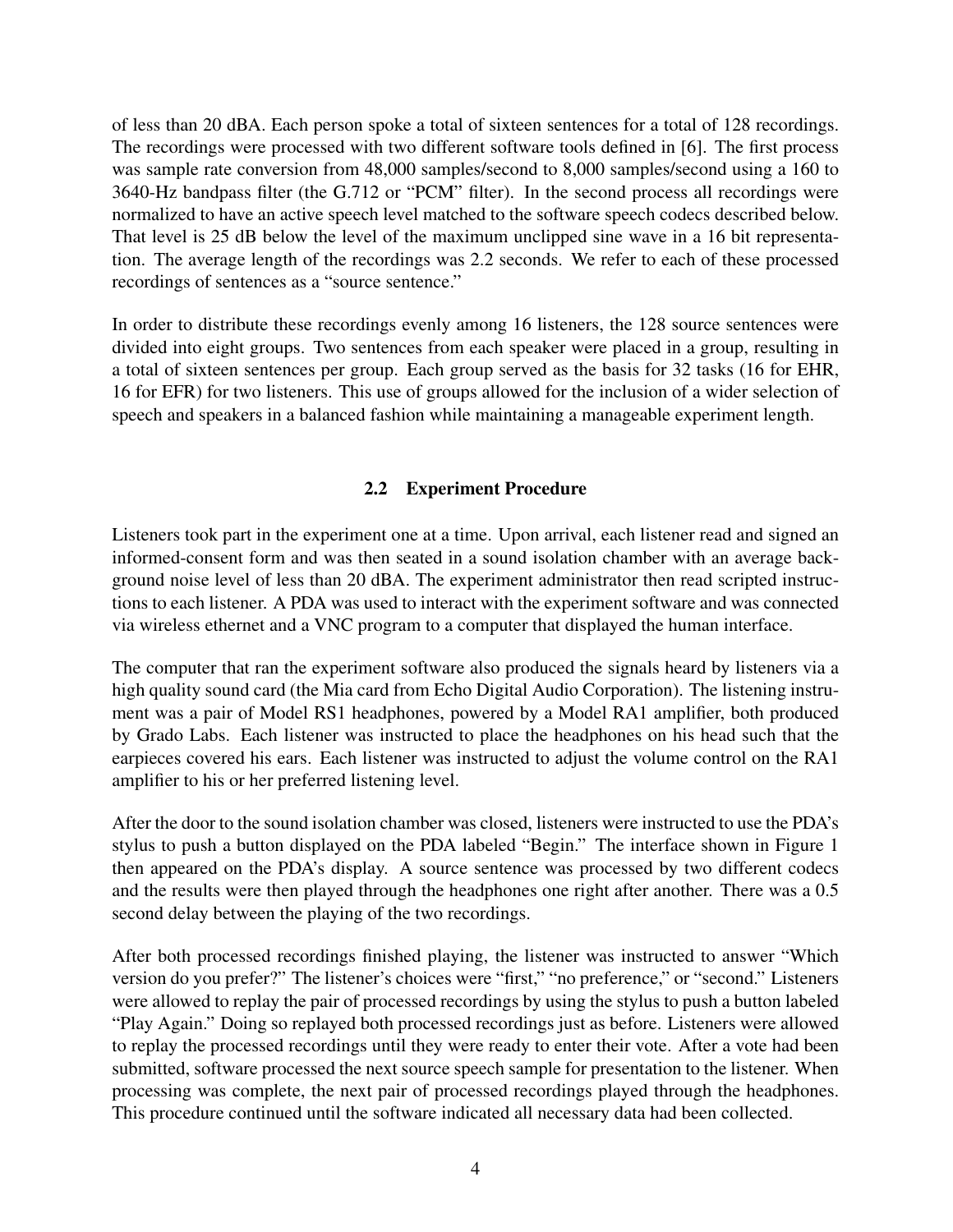| Which version do you<br>prefer?    |
|------------------------------------|
| first<br>no preference<br>) second |
| Play Again<br>Next Clip            |

Figure 1. The human interface used during the experiment.

This experiment differs from many in that the speech signals to be presented on a given trial were generated on-the-fly immediately before that trial. In the worst case, the time required to do this was 750 ms. Thus, the on-the-fly generation was not perceived as an unnatural delay in the experiment by the listeners.

#### 2.3 Listeners

Sixteen listeners participated in the experiment. These listeners were a subset of a large pool of employees that were randomly selected from the U.S. Department of Commerce Boulder Laboratories telephone directory and invited to participate. A total of twelve males and four females participated. Three of the listeners were estimated to be in their 20's, five in their 30's, six in their 40's, and two in their 50's. Two of the females were non-native speakers of English. Listeners were not familiar with the goals of the experiment nor the speech codecs under test. Depending on the listener, the duration of the experiment ranged from 10 to 30 minutes.

#### 2.4 Speech Quality Matching Algorithm

In addition to the functions already identified, the experiment control software also implements a speech quality matching algorithm (QMA). This algorithm seeks to find a BER value where the CUT has the same perceived quality as the reference condition. That is, when the CUT and the reference condition are played sequentially as a pair with randomized order, the listener votes "no preference." Thus the algorithm searches a line segment in BER space extending from 0% to 8% BER. This upper limit of 8% was chosen after a preliminary listening to CUT recordings. It was chosen to be well above the range where "no preference" votes would be likely to occur.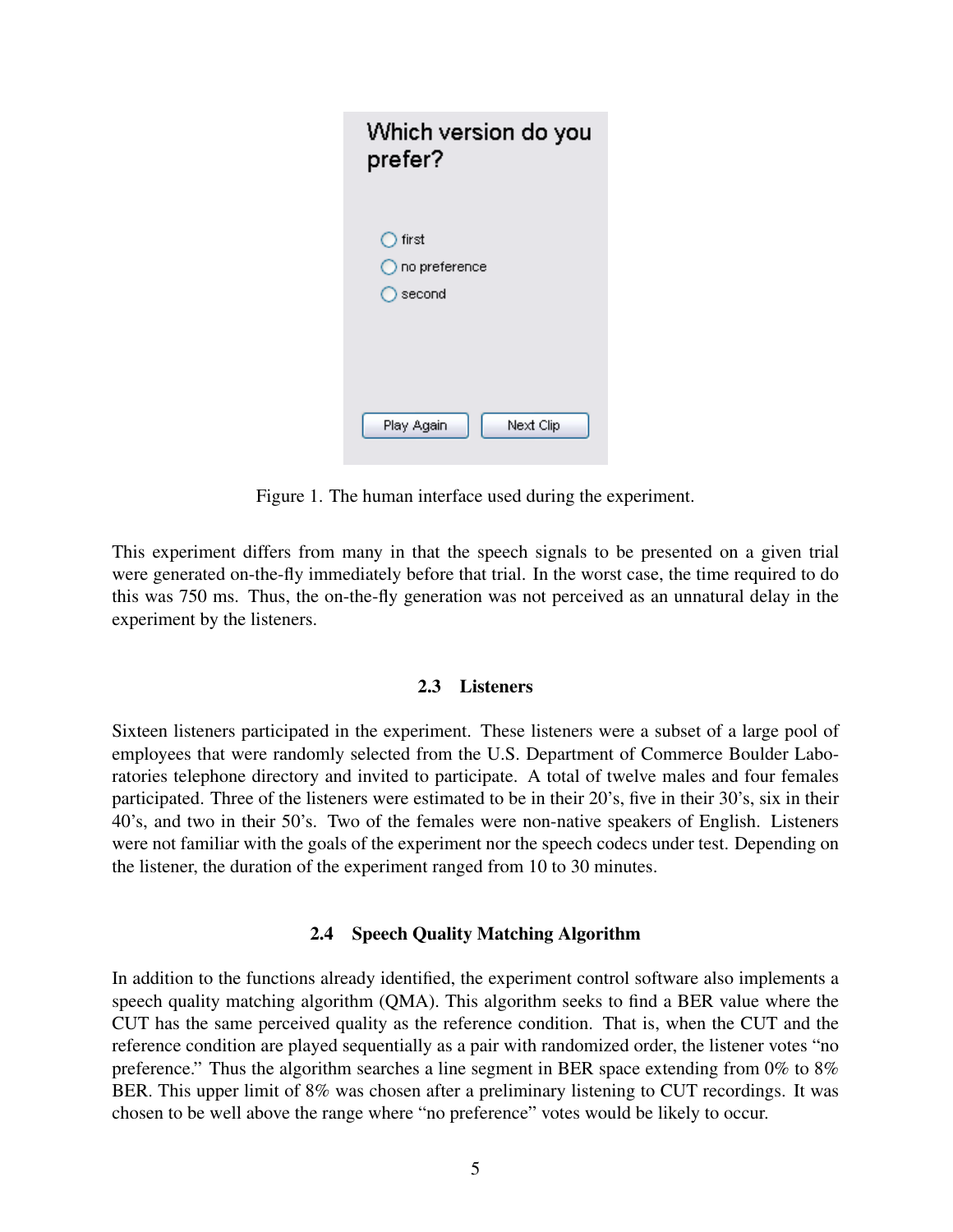In order to avoid conducting an exhaustive search of the line segment, we adapt the gradient ascent paired-comparison method described in [3]. Adaptation is necessary because the original method locates an area of maximum quality in parameter space, but the present problem requires quality matching.

Since we are comparing either CUT to the reference condition, one recording in the paired comparison pair will always be the reference condition. The other recording in the pair is the CUT at a given BER. The matching algorithm iterates to find a point of equivalence for each SSxCUT. As mentioned in Section 2, the iteration to find a point of equivalence is also called a task. The result of each task is a BER value for the SSxCUT.

For each task the algorithm starts with random BER, *b*, drawn from the uniform distribution between 0% and 8%. A source sentence is processed by the CUT encoder, and the resulting channel file is modified to reflect the BER *b*. The modified channel file is then decoded by the CUT decoder. The software then encodes the same source sentence with the FR encoder, modifies the resulting channel file to reflect a 2% BER, and finally uses the FR decoder to decode said channel file to create the reference condition. The channel file modification process is described in Section 2.5. Both recordings are then presented to the listener as described in Section 2.2.

Instead of collecting subjective scores as described in [3], we ask listeners "Which version do you prefer?" Listeners may respond with "first," "no preference," or "second." Selecting "first" suggests that the first recording played has a higher quality than the second. Likewise, selecting "second" suggests that the second recording played has a higher quality than the first, and "no preference" indicates that the listener could not distinguish the quality between the two.

After the listener has entered a vote the software stores it and performs a calculation. If the vote was "no preference," it stores the BER *b* as a point of equivalency for the source sentence processed by the CUT. Otherwise *b* is adapted, following the premise that BER and speech quality are inversely related.

The adaptation of *b* is described in (1). *Llim* and *Ulim* are the current lower and upper limits of the line segment to search and are initialized to 0 and 8% respectively. If the listener preferred the CUT over the reference, the quality of the CUT  $(Q_{CUT})$  must be greater than the quality of the reference condition  $(Q_{REF})$ , and therefore the point of equivalence must be a BER greater than the BER *b*. Hence the upper branch of (1) is used to update *b* from  $b_{current}$  to  $b_{new}$  and  $L_{lim}$  is set to *bcurrent* as well.

$$
b_{new} = \begin{cases} \frac{b_{current} + U_{lim}}{2}, & Q_{CUT} > Q_{REF} \\ \frac{L_{lim} + b_{current}}{2}, & Q_{CUT} < Q_{REF} \end{cases}
$$
(1)

If the listener preferred the reference condition over the CUT,  $Q_{CUT}$  must be less than  $Q_{REF}$ , and therefore the point of equivalence must be a BER less than the BER *b*. Hence, the lower branch of (1) is used to update *b* from  $b_{current}$  to  $b_{new}$  and  $U_{lim}$  is set to  $b_{current}$  as well.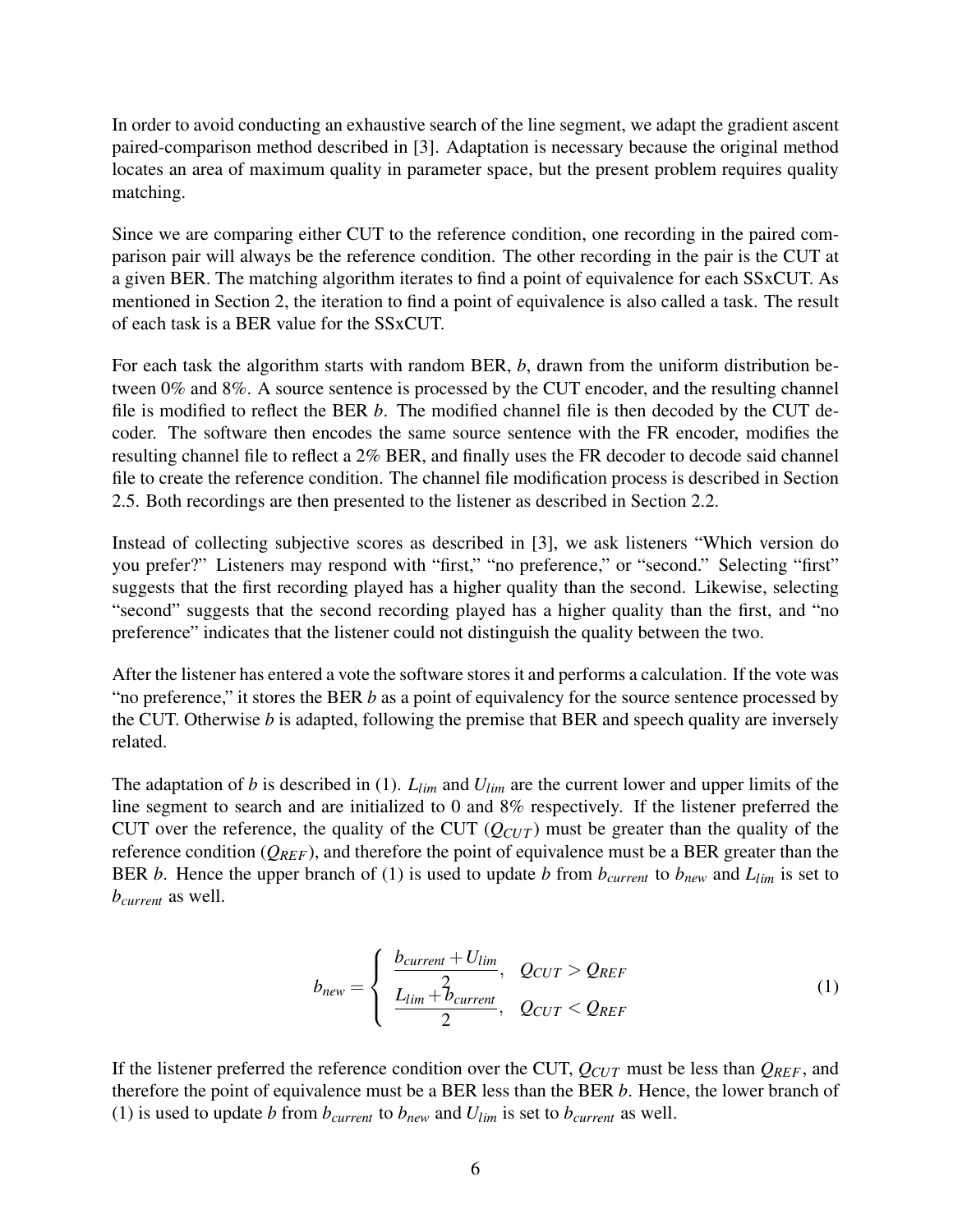In both of these cases ( $Q_{CUT} > Q_{REF}$  and  $Q_{CUT} < Q_{REF}$ ), the result of (1) gives the BER  $b_{new}$ . BER  $b_{new}$  is then stored and used to modify the channel file during the next iteration.

The software uses (1) to bisect a search segment until a listener reports both processed recordings have the same quality, or the listener has voted ten times on a given task. This limit was determined heuristically and represents a good tradeoff; obtaining as much information as is practical without overburdening the listener. After ten iterations, the length of the line segment in BER space that remains to be searched will be between  $2^{-10} \times 8\%$  and  $2^{-9} \times 8\%$  (i.e., 0.008% to 0.016%) depending on the initial random starting point *b*.

#### 2.5 Speech Coding and Bit Errors

When the experiment control software asked for a speech signal from a particular codec at a particular BER, the following steps, shown graphically in Figure 2, were executed. Licensed reference software provided by Digital Voice Systems Inc. (DVSI) was used to encode the 16 bit/sample speech file using either the FR, EFR, or EHR encoder. The software encoders performed speech coding and forward error correction (FEC), resulting in channel files that contained representations of 7200 or 3600 bits/second data streams.



Figure 2. Signal flow through the encoding, bit error, and decoding processes.

These channel files were then read and processed to induce bit errors at the requested BER. First, the total number of bits read from the channel file were counted, multiplied by the BER, and rounded to the nearest integer in order to find the exact number of bits *NE* to invert. Next, the first *NE* locations were extracted from the appropriate master bit error location pattern (master bit error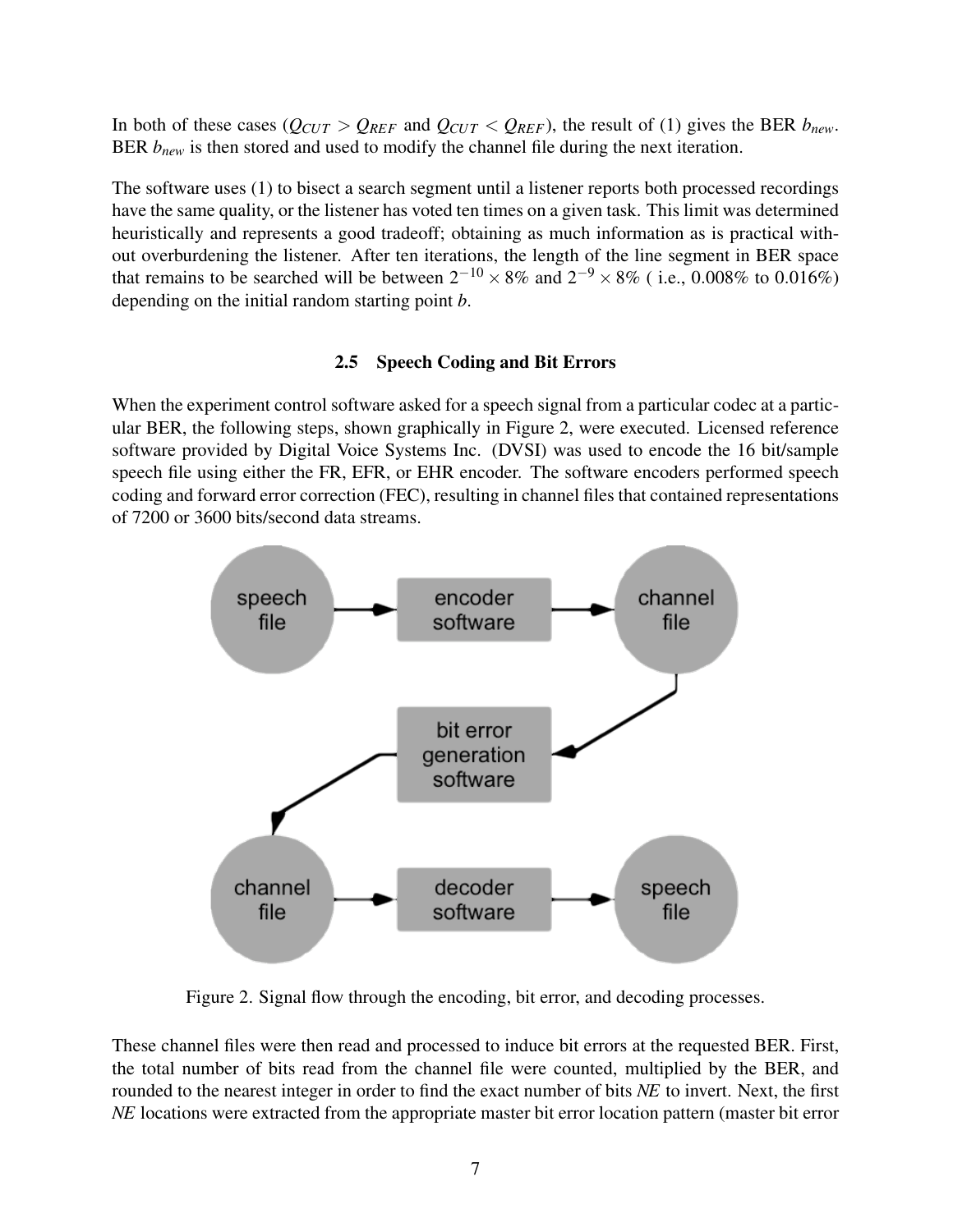location patterns are described below). Then the bits at those *NE* locations were inverted. The other bits remained untouched, and the resulting bitstream was written to a new channel file. Note that this procedure achieves a BER that matches the target BER exactly (within the constraint that the total number of bits in error must be an integer).

Finally, licensed reference software provided by DVSI was used to decode the new channel file to produce the requested 16 bit/sample speech file. The decoder was instructed to use hard decision decoding when reading processed channel files.

The bit error generation process described above includes the use of multiple master bit error location patterns. These patterns are simply lists of locations. Each list includes enough locations to allow for the highest BER needed in the experiment. We use these patterns to appropriately control variance in speech quality due to locations of bit errors. More specifically, in order to obtain the most accurate and efficient speech quality matches, we need to minimize this source of variance within the trials that comprise a given task. In order to accurately reflect actual operating conditions, we need to allow this source of variance to appear between tasks. Thus, when a bit error pattern is needed for a given task, either to generate the reference (FR) speech, or the CUT (EFR or EHR) speech, the same master bit error location pattern is always used for that task. There is one master pattern for each task. If a given task is done by more than one listener, a different master pattern is used for each listener.

The use of a master bit error location pattern for each task results in a bit error location subset property: If *B*(*NE*) is the set of bit error locations used for a given task and listener when *NE* bit errors are needed, then

$$
NE_1 < NE_2 \Rightarrow B\left(NE_1\right) \subset B\left(NE_2\right). \tag{2}
$$

This subset property follows directly from the fact that the master bit error location pattern is a list of locations and we always extract the needed number of locations from the front of the list. The bit error location repeatability property follows:

$$
NE_1 = NE_2 \Rightarrow B(NE_1) = B(NE_2).
$$
\n(3)

Figure 3 provides an example of a set of bit error patterns generated by this technique. The patterns cover a group of 100 bits, and the value 1 is used to indicate a bit error. The top, middle and bottom panels show bit error patterns for BERs of 15, 10, and 5% respectively (*NE* = 15, 10, and 5).

Due to the bit error location subset property, when the BER of the CUT is increased, new bit error locations are added to the existing bit error locations. When the BER of the CUT is decreased, bit error locations are removed from the existing bit error locations. The master bit error location patterns provide a simple way to achieve these properties while maintaining randomly distributed bit error locations.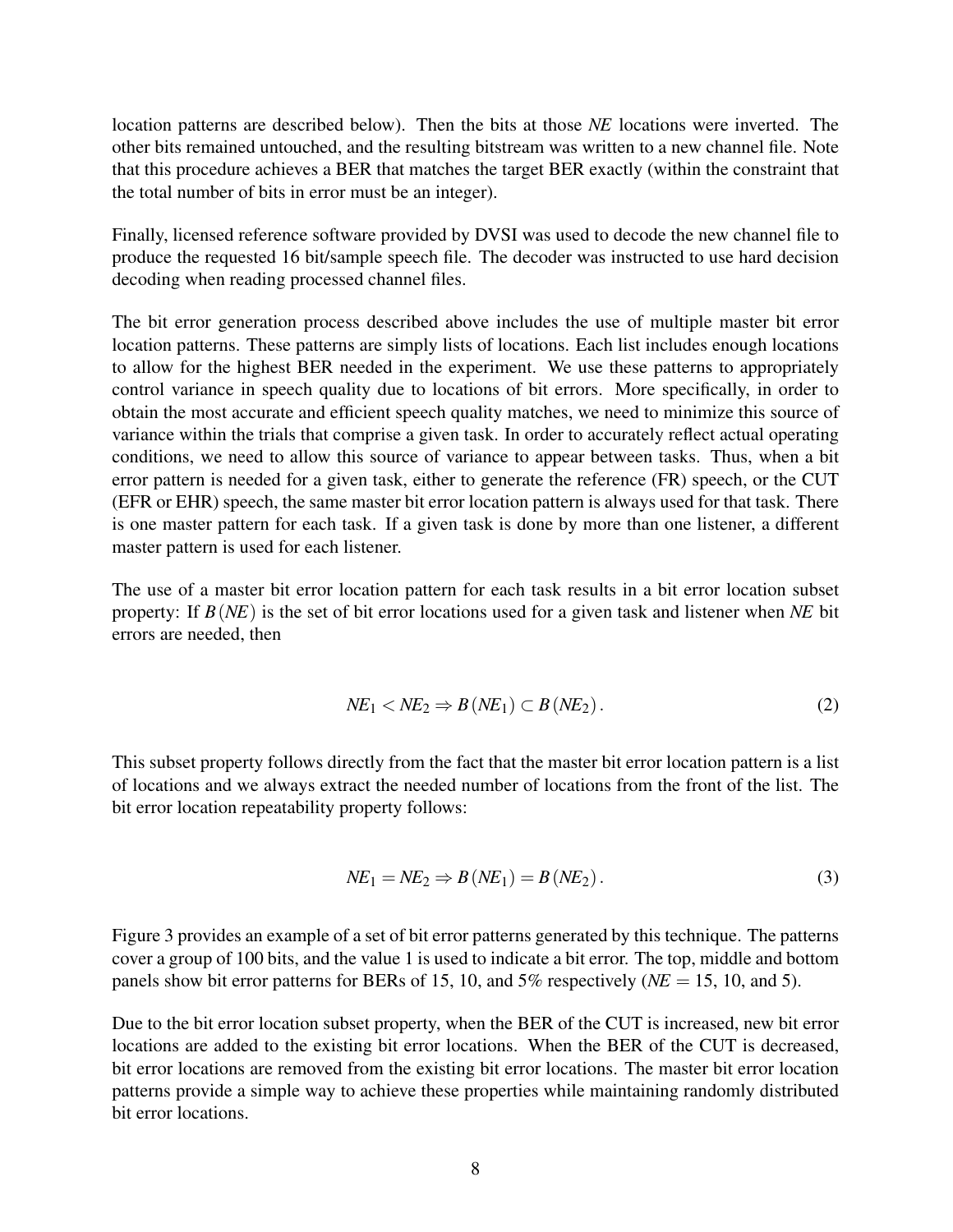

Figure 3. Example bit error patterns that conform with the subset property. BER is 15, 10, and 5% in the top, middle and bottom panels, respectively.

For example, if the CUT BER is above 2%, the CUT bit error locations are all of the reference bit error locations plus additional bit error locations. If the CUT BER is exactly 2%, the CUT bit error locations match the reference bit error locations. And if the CUT BER is below 2%, the CUT bit error locations are a subset of the reference bit error locations.

There is one additional complexity to address. For tasks where the CUT is EHR, we need a bit error pattern of length *NB* bits with BER = 2% for the FR codec and a pattern of length *NB*/2 bits with  $BER = b$  for the EHR codec. We use a single master bit error location pattern to create a pattern of length *NB* bits and BER  $= 2\%$  for the FR codec and a pattern of length *NB* bits with  $BER = b$  for the EHR codec. We then subsample the second pattern by a factor of two to arrive at a pattern with *NB*/2 bits with BER  $\approx$  *b*. Next we add or remove bit errors at random locations as necessary to force  $BER = b_2$ . This time-domain subsampling is a desirable technique because it preserves the BER and the temporal relationships among the error patterns, the speech signals, and the speech coding frames to the extent possible.

Finally, we describe how the locations of errored bits can influence the resulting decoded speech quality. There are three distinct factors to consider. First, the location of errored bits relative to each other will influence how successful FEC can be at correcting those errors. Even randomly distributed bit errors will show different amounts of clustering from trial to trial. Second, once FEC has failed, the location of the uncorrected bit errors within each frame of encoded speech data determines the speech coding parameter(s) that are corrupted and the way in which they are corrupted. Finally, the location of a frame containing one or more corrupted speech coding parameters relative to the speech signal will determine how audible and annoying that corruption is once it has passed through the decoder.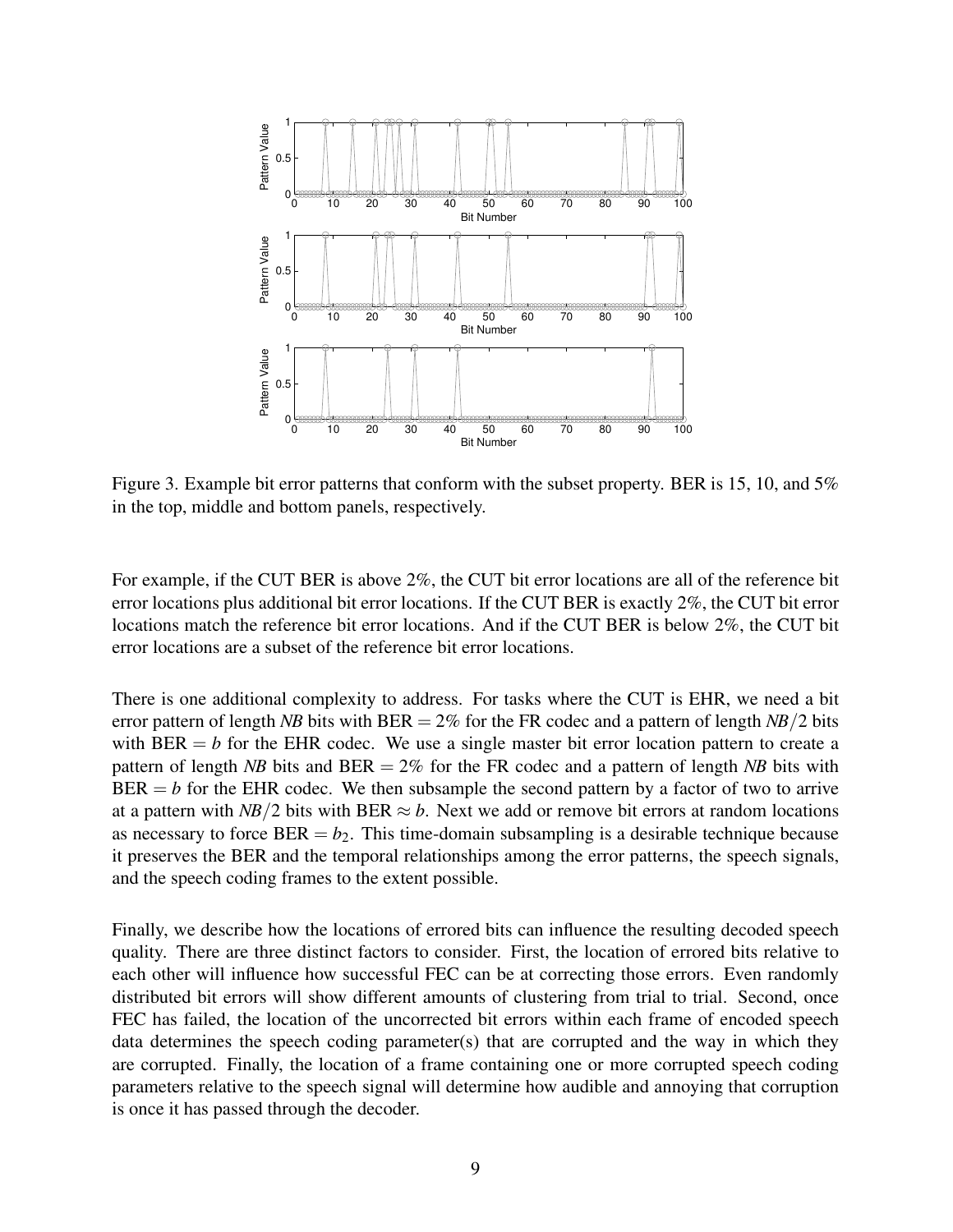#### 2.6 Bookkeeping

Our software treats each task as a separate entity. Upon initialization, memory space is allocated to store all necessary data and metadata for each task. All memory required for every task is organized into a one-dimensional array where each task has its own index in the array. Memory for a given source sentence and both CUTs is allocated at the same time. Random starting values of BER are drawn from the uniform distribution at this time as well. The starting place, *binitial*, is used as the starting place for the given source sentence with both EHR and EFR codecs. When the equivalency algorithm is initiated for a given source sentence and either CUT, *binitial* is the same.

Each listener was associated with one group of source sentences. A group of source sentences consists of 16 sentences, and for each of these a speech quality match must be made for the EHR codec and the EFR codec. Thus each listener performed 32 tasks.

Tasks are presented to each listener in a random order. That is, with each trial the listener makes one step of progress on one task, and that task is taken at random from the list of all unfinished tasks. When a task encounters a terminating condition in the matching algorithm, that task is removed from the list of unfinished tasks. When the list of unfinished tasks is empty, the listener has finished the experiment.

Each listener used a unique set of starting BER values that were generated at the beginning of an experiment session. The seed used to generate these unique starting points was an input string specified by the experiment administrator that was unique for each listener. This also caused each listener to hear a unique set of bit error patterns.

#### 2.7 Objective Speech Quality Estimation

Listening experiments directly access human hearing and human judgement. This means they are well suited to answering questions like "How does this system sound?" or "Which system sounds better?" However, listening experiments require significant resources and can take weeks or months to design, implement, and analyze. Objective estimators of speech quality seek to provide similar information through digital signal processing algorithms. These algorithms can replace weeks or months of listening experiment work with minutes or hours of computer processing time, but they can only provide estimates of perceived speech quality.

The most effective objective speech quality estimator presently available (and also the most popular) is the "Perceptual Evaluation of Speech Quality" (PESQ) algorithm [7, 8, 9]. Measuring speech quality produced by MBE codecs in the presence of bit errors is not within the application scope of the PESQ algorithm (see Tables 1 and 3 in [9]) so our use of PESQ here is purely experimental. Having completed a formal listening experiment, it is natural to ask how the results would compare with those produced by the best available objective estimator. The PESQ algorithm compares an original and distorted speech signal. It produces a raw quality score that ranges from −0*.*5 to 4*.*5 and a second value called MOS-LQON, an acronym for Mean Opinion Score, Listening Quality, Objective, Narrowband [10] that ranges from 1*.*0 to 4*.*5. MOS-LQON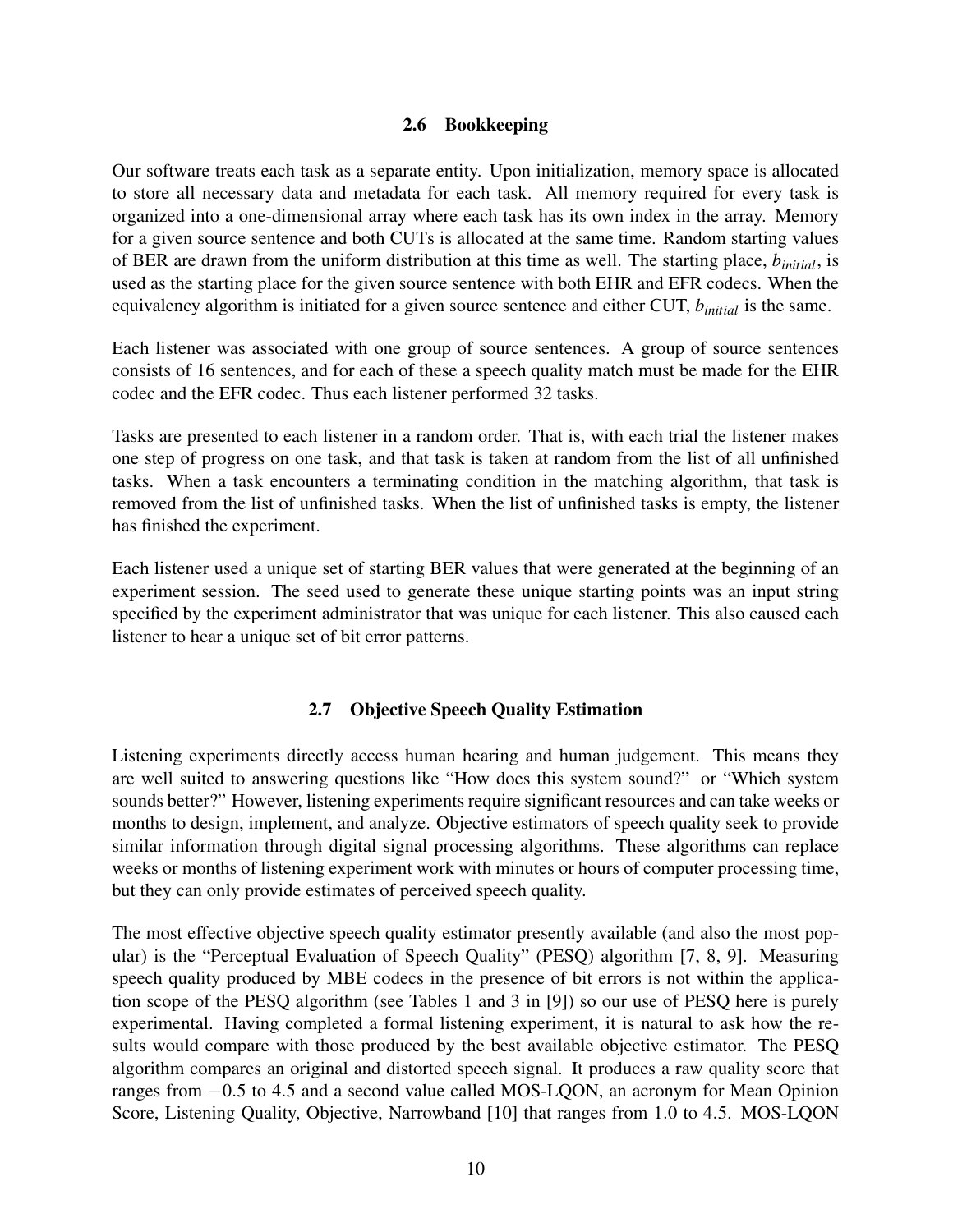was developed to allow direct comparison with mean opinion scores from subjective tests. We use the MOS-LQON output from PESQ to compare with our subjective results.

We also use a previously explored variant of PESQ that applies PESQ creatively in an attempt to more accurately account for quality loss due to channel interference. This method, known as DPESQ (where "D" means disturbance)<sup>1</sup>, uses multiple iterations of the PESQ algorithm and some simple math to determine a score. In order to calculate DPESQ, several versions of a signal are needed. The original source sentence, *SS*, and the source sentence processed by the CUT using a BER of 0%,  $SS_{CUT}$ , are compared by the PESQ algorithm, and a score  $\delta_{clean}$  is stored according to the following equation:

$$
\delta_{clean} = 4.5 - PESQ(SS, SS_{CUT}). \tag{4}
$$

Then *SS<sub>CUT</sub>* is compared with the source sentence processed by the CUT using a given BER, *SS<sub>BER</sub>*, and a score  $\delta_{BER}$  is stored according to (5).

$$
\delta_{BER} = 4.5 - PESQ(SS_{CUT}, SS_{BER})
$$
\n(5)

A measure of total disturbance,  $\delta_{total}$ , is calculated:

$$
\delta_{total} = \sqrt{\delta_{clean}^2 + \delta_{BER}^2}.
$$
\n(6)

Finally, a DPESQ score is calculated:

$$
DPESQ = 4.5 - \delta_{total}.
$$
 (7)

One approach we used to compare the subjective and objective results was to keep the listening experiment design and QMA intact, and simply replace each of the 16 listeners with the PESQ and DPESQ algorithms. (Since different listeners heard different source speech and different random starting BER values, applying PESQ or DPESQ in place of each listener does not yield 16 identical sets of results as it would in some experiments.)

Using PESQ, each pair of recordings was used to generate a vote: either "first," "second," or "no preference." PESQ produced a MOS-LQON speech quality estimate  $S_1$  for the first recording and a MOS-LQON estimate  $S_2$  for the second recording. The PESQ vote was calculated as follows:

<sup>&</sup>lt;sup>1</sup>Alan Wilson, "DPESQ and MOS for Phase 2," Presentation to the TIA APCO Project 25 Interface Committee Vocoder Task Group, Document Number 08-013-VTG, Apr. 22, 2008.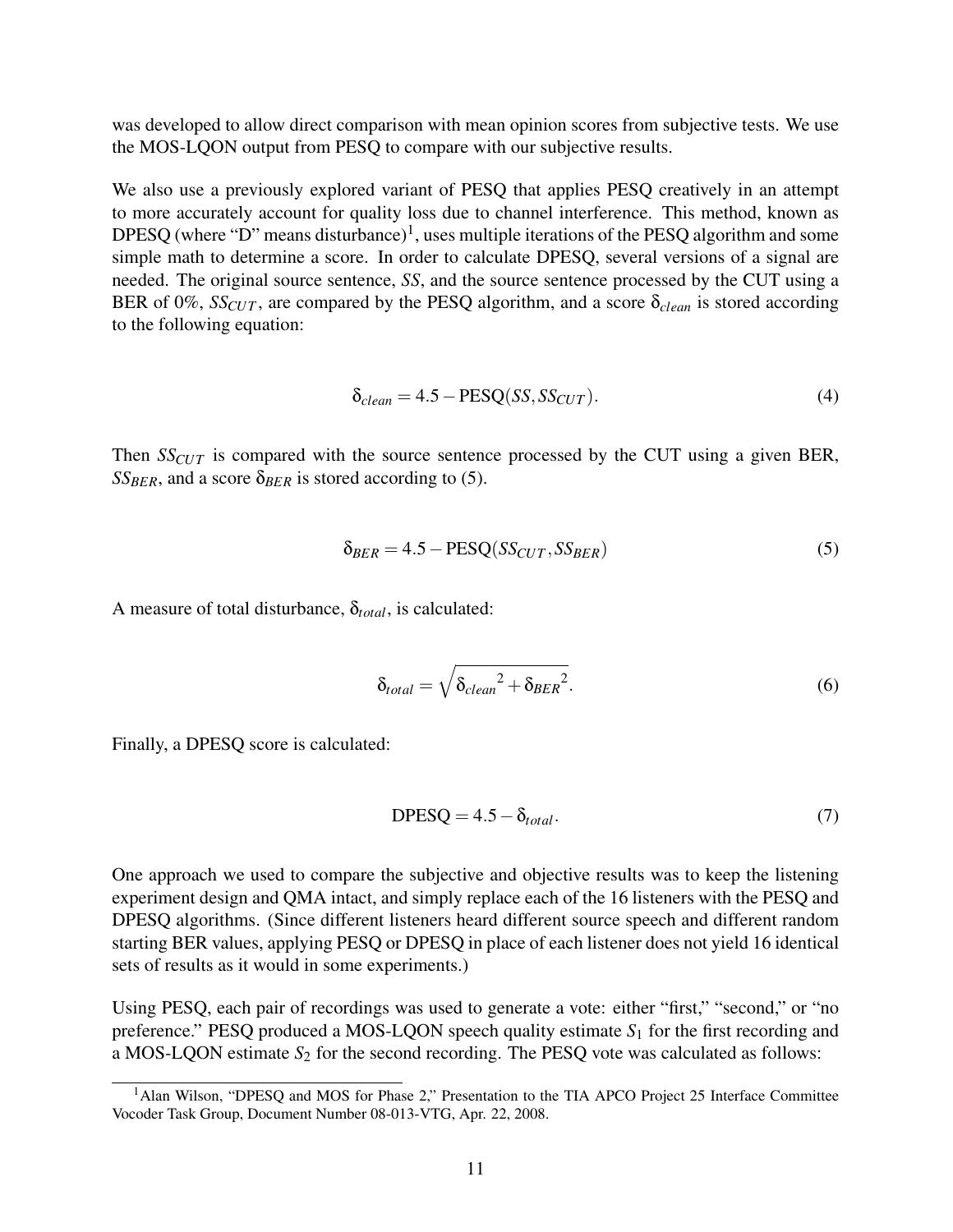$$
\begin{array}{rcl}\n\Delta < & S_1 - S_2 & \text{First,} \\
|S_1 - S_2| < = & \Delta & \text{No Preference,} \\
S_1 - S_2 < & -\Delta & \text{Second,}\n\end{array} \tag{8}
$$

where  $\Delta$  is a "sensitivity" parameter discussed in Section 3.2 below. Once the decision had been calculated, the result was given to the experiment system which would then calculate and produce the next pair of recordings to evaluate. This process continued until the same termination conditions imposed on the listening experiment were met.

In order to use DPESQ in this construct, we used MOS-LQON values to perform the calculations needed to create a DPESQ score (not raw PESQ scores). This allows us to compare results more directly with the PESQ and subjective results. DPESQ scores, *DS*<sup>1</sup> and *DS*2, were calculated for the first and second recordings in each pair, respectively. The DPESQ vote was then calculated as shown in (8), substituting  $DS_1$  for  $S_1$  and  $DS_2$  for  $S_2$ .

While the experiment design and QMA used were identical to those used during the listening experiment, each objective test had a unique set of starting places as well as unique bit error patterns.

Another method, a more common exhaustive search (ES) of objective scores in the BER space, was also conducted. We used PESQ and DPESQ to directly estimate MOS-LQON scores for all of the source sentences used in this experiment at BERs ranging from 0% to 8% with an interval of 0.1%. We then looked at the mean MOS-LQON value and the confidence interval that the FR codec achieved at 2% BER over all of the source sentences, and determined at which BERs the EFR and EHR codecs perform equivalently.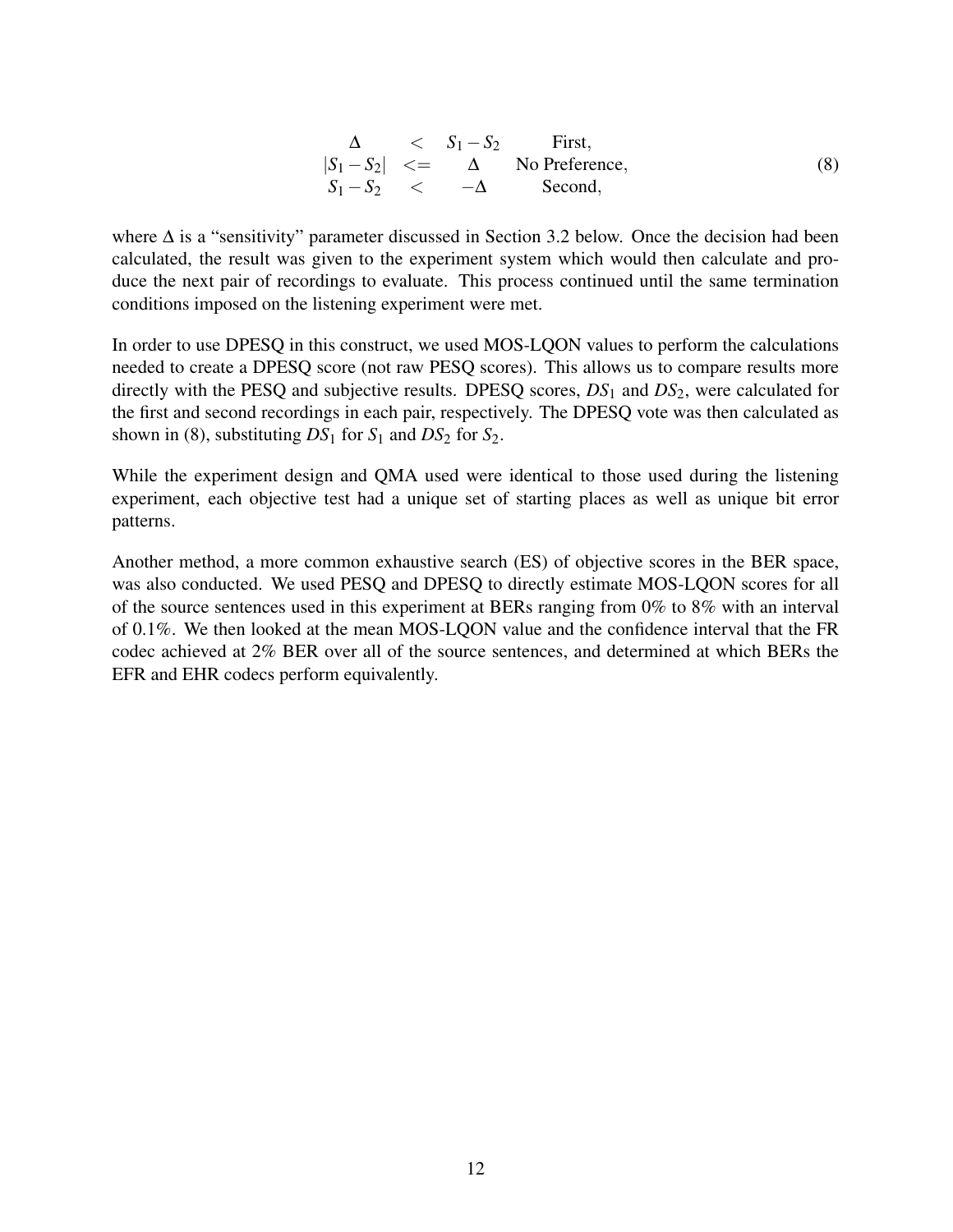#### 3 RESULTS

In this section we describe in detail the results of the listening experiment. Next we present the results of the parallel efforts with an objective estimator of speech quality. Finally we describe our work to verify the randomness of the bit error patterns used in the experiments.

#### 3.1 Listening Experiment

As previously described, each listener performed 16 speech quality matching tasks for the EFR codec and 16 tasks for the EHR codec. Sixteen listeners participated in the experiment, so 512 tasks were performed: 256 for EHR and 256 for EFR.

The sixteen listeners completed a total of 1292 paired-comparison trials in the listening experiment. Of these trials, 596 were trials in EFR tasks and 696 were trials in EHR tasks. The comparisons between EFR and FR resulted in a "no preference" vote 247 times, thus terminating 247 of the 256 EFR tasks. The comparisons between EHR and FR resulted in a "no preference" vote 244 times, thus terminating 244 of the 256 EHR tasks. Thus 491 of the 512 tasks were terminated due to a vote of "no preference" and the other 21 tasks were terminated because the limit of 10 trials per task had been reached.

Thus 41% of the EFR trials produced a speech quality match and 35% of the EHR trials did the same. In other words, relative to an exhaustive search of the BER line segment, a small amount of effort was expended to find points of equivalency. The average task length for EFR was 2.3 trials, and the average task length for EHR was 2.7 trials. This indicates that the listeners were not burdened with an unreasonably large number of trials.

The key results from this experiment are the BERs for which a pair formed by a CUT and the reference is voted "no preference." Figure 4 shows a histogram of BERs where EFR-FR pairs were voted "no preference." The central 95% of the results are shown; 2.5% of the results have been removed from each tail of the histogram. The votes in the central 95% of results range in BER from 0.29% to 7.75%, the mean BER value is 3.70%, and the median value is 3.69%. If all results are considered, calculating a mean results in a BER of 3.71%, and this mean has a 95% confidence interval that covers the interval from 3.47% to 3.96%. More detailed statistics can be found in Table 1.

Table 1. Results of the Listening Experiment

|                                              | $\%$ BER |                  |                                                         |      |
|----------------------------------------------|----------|------------------|---------------------------------------------------------|------|
|                                              |          |                  | $\min$   max   mean   median   % complete   avg. trials |      |
| EHR $\vert 0.22 \vert 6.63 \vert 2.92 \vert$ |          | $\frac{1}{2.86}$ |                                                         | 2.72 |
| EFR $\vert 0.29 \vert 7.75 \vert 3.70$       |          | 3.69             | 96                                                      | 2.33 |

Likewise Figure 5 shows a histogram of BERs where EHR-FR pairs were voted "no preference." The votes in the central 95% of results range in BER from 0.22% to 6.63%, the mean BER value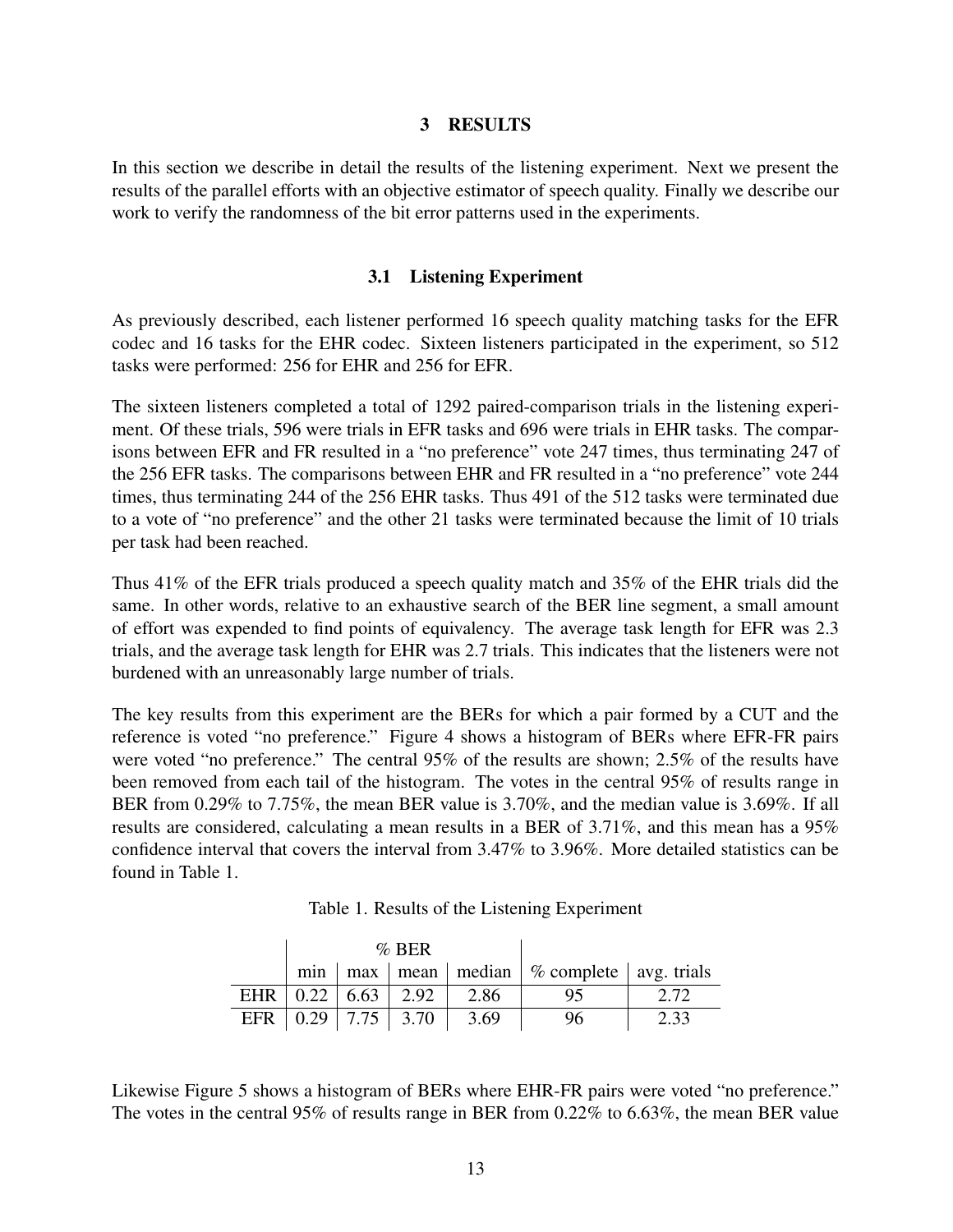

Figure 4. Histogram of BER equivalence values for the EFR codec, mean of all values indicated by the dark gray line.



Figure 5. Histogram of BER equivalence values for the EHR codec, mean of all values indicated by the dark gray line.

is 2.92%, and the median is 2.86%. If all results are considered, calculating a mean results in a BER of 2.96%, and this mean has a 95% confidence interval that covers the interval from 2.73% to 3.18%.

#### 3.2 Objective Estimation

Section 2.7 describes parallel experiments using objective estimators of speech quality called PESQ and DPESQ. (8) shows how PESQ and DPESQ results are translated to automated votes using the parameter ∆. We investigated ∆ values of 0*.*05, 0*.*1, 0*.*2, 0*.*25, and 0*.*5. Given the decision criteria listed in (8), using  $\Delta = 0.05$  would model a highly sensitive listener while using  $\Delta = 0.5$  would model a less sensitive listener. For each value of  $\Delta$ , the objective estimator performed the experiment using the same QMA as the listening experiment. Table 2 shows the results obtained for each value of ∆, along with the listening experiment results for comparison. Values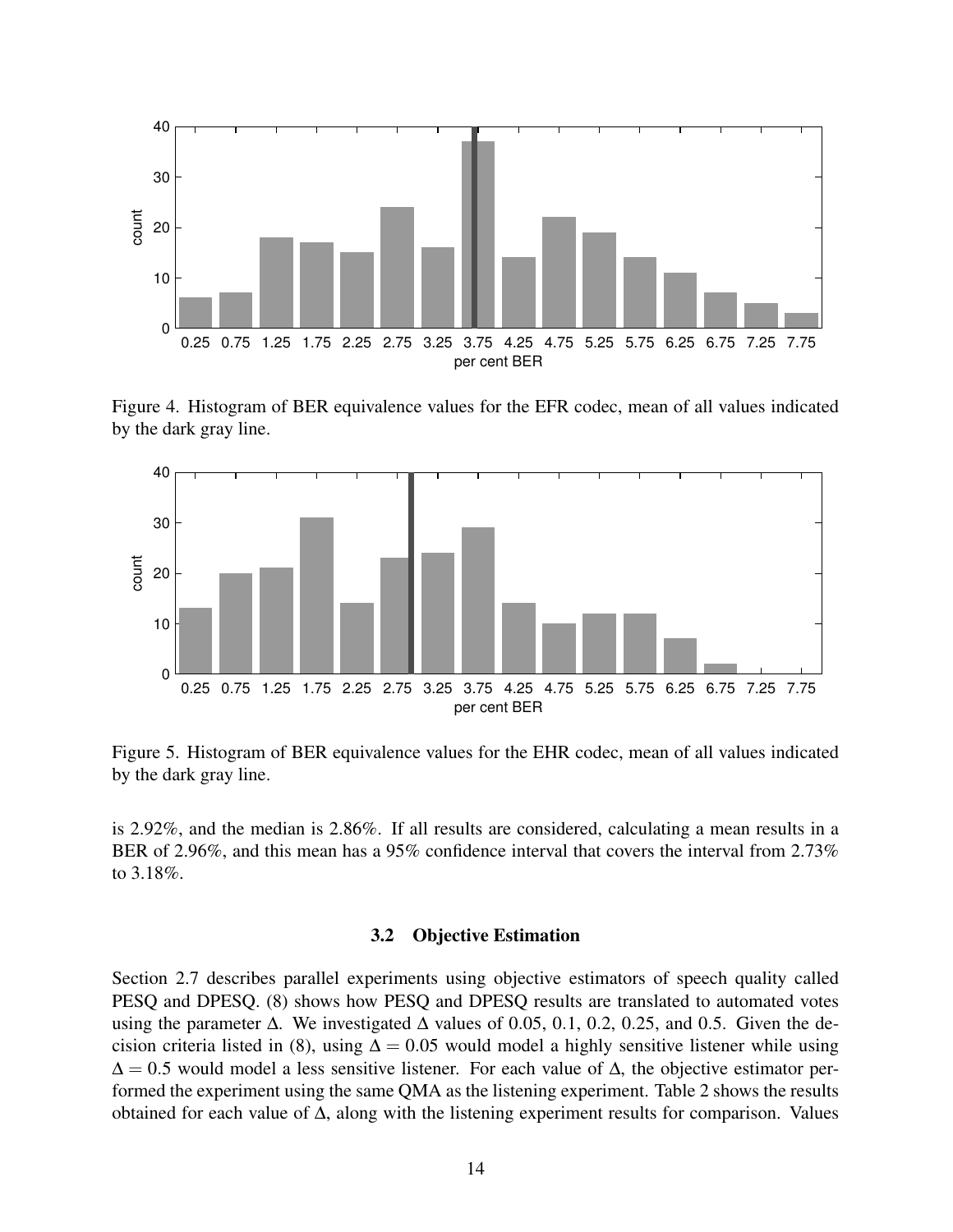in the column marked "% BER" describe point of equivalence statistics.

|           |            |      | $%$ BER |      |      |        |                 |             |
|-----------|------------|------|---------|------|------|--------|-----------------|-------------|
|           |            | Δ    | min     | max  | mean | median | % complete      | avg. trials |
| listening | <b>EHR</b> | n/a  | 0.22    | 6.63 | 2.92 | 2.86   | 95              | 2.72        |
|           | <b>EFR</b> | n/a  | 0.29    | 7.75 | 3.70 | 3.69   | 96              | 2.33        |
|           |            | 0.5  | 0.20    | 5.45 | 2.58 | 2.69   | 100             | 1.54        |
|           |            | 0.25 | 0.21    | 4.08 | 1.93 | 1.82   | 97              | 2.24        |
|           | <b>EHR</b> | 0.2  | 0.19    | 4.41 | 1.87 | 1.84   | 94              | 2.73        |
|           |            | 0.1  | 0.09    | 4.42 | 1.70 | 1.61   | 83              | 3.88        |
| QMA PESQ  |            | 0.05 | 0.10    | 4.07 | 1.68 | 1.57   | 71              | 5.14        |
|           |            | 0.5  | 0.20    | 6.42 | 3.15 | 3.21   | 100             | 1.32        |
|           |            | 0.25 | 0.39    | 5.97 | 2.98 | 3.06   | 98              | 1.71        |
|           | <b>EFR</b> | 0.2  | 0.38    | 5.71 | 2.96 | 3.05   | 96              | 2.07        |
|           |            | 0.1  | 0.47    | 5.84 | 2.94 | 2.79   | 87              | 3.43        |
|           |            | 0.05 | 0.48    | 5.71 | 3.15 | 3.20   | 73              | 4.94        |
|           | <b>EHR</b> | 0.5  | 0.28    | 5.09 | 2.61 | 2.75   | 100             | 1.58        |
|           |            | 0.25 | 0.42    | 4.80 | 2.42 | 2.34   | 97              | 2.12        |
|           |            | 0.2  | 0.25    | 4.61 | 2.21 | 2.03   | 94              | 2.55        |
|           |            | 0.1  | 0.26    | 4.80 | 2.26 | 2.10   | 89              | 3.55        |
| QMA DPESQ |            | 0.05 | 0.23    | 5.12 | 2.48 | 2.43   | $\overline{75}$ | 4.84        |
|           | <b>EFR</b> | 0.5  | 0.28    | 6.67 | 3.26 | 3.37   | 99              | 1.38        |
|           |            | 0.25 | 0.42    | 6.18 | 3.35 | 3.36   | 98              | 1.80        |
|           |            | 0.2  | 0.50    | 6.23 | 3.27 | 3.32   | 97              | 2.13        |
|           |            | 0.1  | 0.61    | 6.40 | 3.51 | 3.59   | 91              | 3.31        |
|           |            | 0.05 | 0.94    | 6.11 | 3.76 | 3.82   | 72              | 5.15        |

Table 2. Results of the Listening Experiment and Objective Experiment

The results from the objective estimators do not reproduce the listening experiment results, but the DPESQ results come closer than the PESQ results. For both PESQ and DPESQ the range of BER values is narrower than those produced by the listening experiment. For the PESQ results, the mean and median BERs of those ranges are markedly lower than those produced by the listening experiment. However, when  $\Delta = 0.2$  the completion rate (94% for EHR, 96% for EFR in the PESQ results, 94% for EHR, 97% for EFR in the DPESQ results) and average number of trials per task (2.7 trials per task for EHR, 2.1 trials per task for EFR in the PESQ results, 2.6 trials per task for EHR, 2.1 trials per task for EFR in the DPESQ results) resemble those of the listening experiment. Perhaps this  $\Delta$  value models the average discrimination abilities of the listeners in the listening experiment.

In the second part of our objective investigation, we used both PESQ and DPESQ to survey the BER space for each codec. PESQ gave an estimate for the reference condition of 3.28 with a 95% confidence interval of  $\pm 0.05$  points, while DPESQ gave an estimate of 3.22 with a 95% confidence interval of  $\pm 0.05$  points.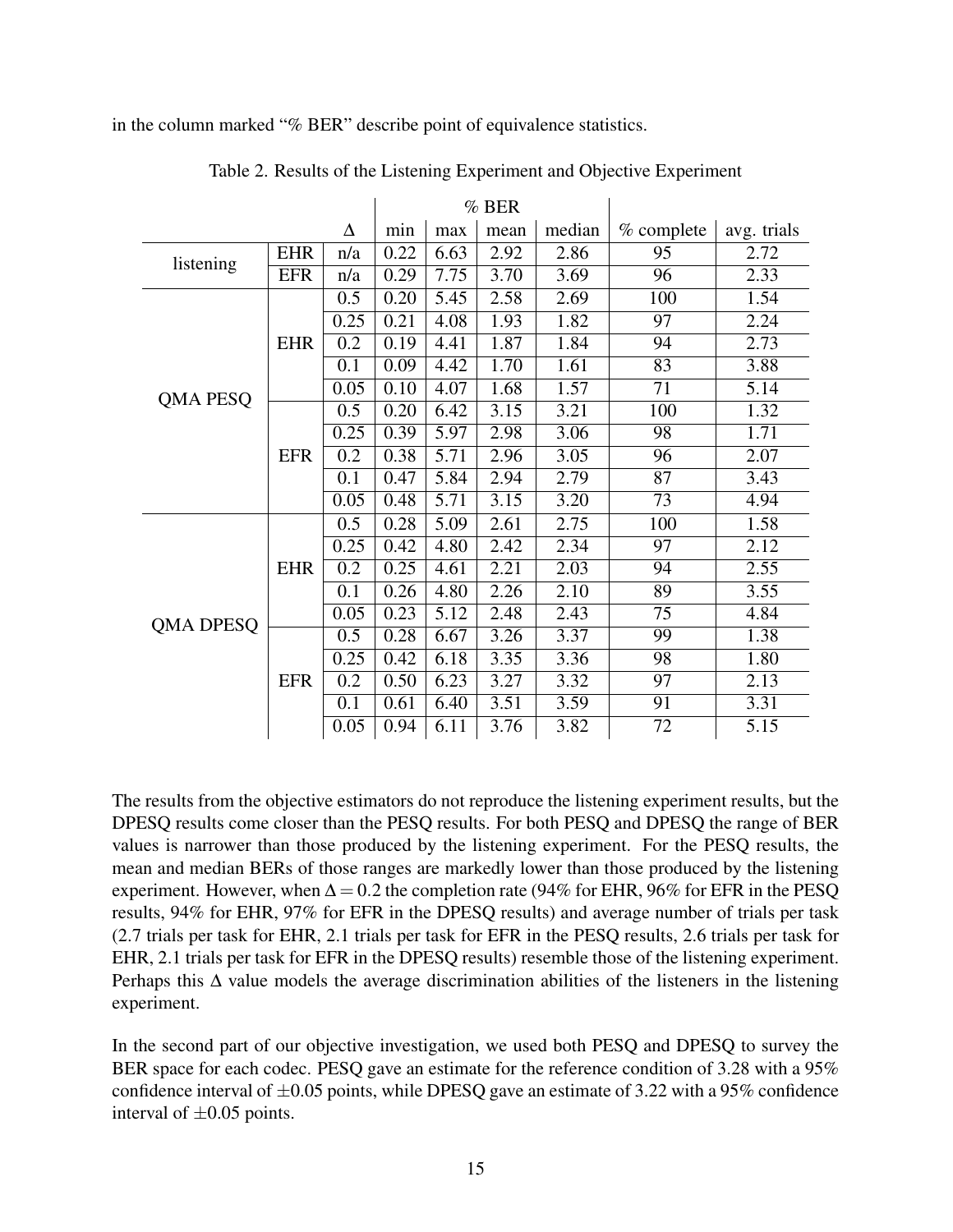The PESQ estimate indicated that the EHR codec would have the same mean quality at 0.6% BER. In order to state a range of BERs where we are 95% certain that the equivalent BER lies we need to take the 95% confidence intervals on the means into account. This results in the rather wide range from 0 to 2% BER.

Similarly, the PESQ estimate indicated that the EFR codec provided mean equivalent quality at 2.5% BER, with an equivalence range of 0 to 3.6% BER. The mean BERs calculated by this exhaustive search approach are significantly lower than those of our subjective results, and the equivalence ranges exclude what the subjective results show are points of equivalence.

The DPESQ exhaustive search estimate indicated that the EHR codec provided equivalent quality at 1.9% BER, and had an equivalence range of 0 to 3.1% BER. Similarly, the DPESQ estimate indicated that the EFR codec provided equivalent quality at 3.5% BER and had an equivalence range of 2.2 to 4.3% BER. These results are closer to the subjective results than the PESQ results are, yet differences of up to 1% BER remain.

As described,  $DPESQ<sup>1</sup>$  uses raw PESQ scores. However, the MOS-LQON output from the PESQ algorithm is specifically designed for comparison with subjective results. We performed all objective measurements using both raw PESQ scores and PESQ MOS-LQON values. We found that results derived from MOS-LQON values do give better agreement with our subjective test results than those derived from raw PESQ scores and we have included only results derived from MOS-LQON in this report.

However, based on the lack of agreement between the listening experiment results and the PESQ and DPESQ results, we conclude that objective measures are not a suitable substitute for subjective listening experiments in this application area. This is consistent with the stated scope of the PESQ algorithm. Despite the increased performance that using DPESQ in either objective method provides, it is not safe to assume that DPESQ is a suitable replacement for subjective tests in this context.

#### 3.3 Bit Error Statistics

The constraint when generating bit errors at various BERs was that individual bit errors must be equally likely to occur at any given position in a channel file and that probability is the BER. In other words, the bit errors are to be random. If bit errors are not random they are said to be bursty. With bursty errors the probability of an error in bit position *n* is increased when there is an error in bit position *n*−1. Because we used known seeds to generate all necessary bit error patterns (via master bit error location patterns), it is possible for us to recreate all bit error patterns and test them for randomness.

Let  $P_{UE}$  be the unconditional probability of bit error. Our empirical estimate of  $P_{UE}$  is (total bit errors) / (total bits). Let  $P_{CE}$  be the conditional probability of bit error. Our empirical estimate of *P<sub>CE</sub>* is found by analyzing only the bit positions that immediately follow a bit error. If there are *NE* such positions then  $P_{CE}$  is estimated as (number of the *NE* bit positions that have a bit error) / *NE*.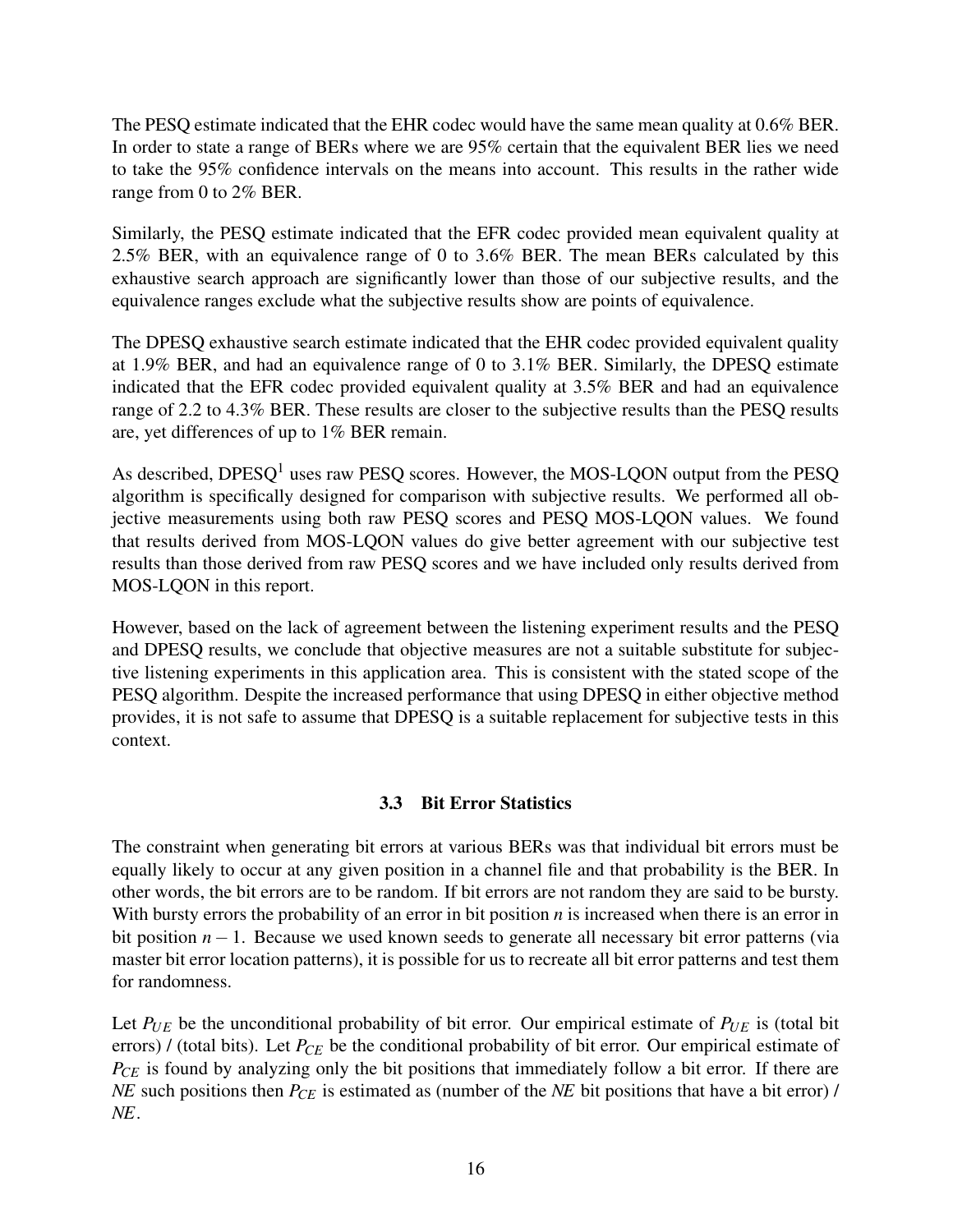A bursty bit error pattern will have  $P_{CE} > P_{UE}$ , meaning it would be more likely that an error occurred directly after another error. A random bit pattern will have  $P_{CE} \approx P_{UE}$ , where an error is equally likely to occur on its own as it is to occur after another error. Thus  $P_{CE} - P_{UE}$  is a measure of burstiness.

We are interested in examining the bit error patterns associated with "no preference" votes. These bit error patterns are interesting because it is important to ensure that a less-than-random pattern did not cause adverse quality effects during testing. Figure 6 shows the burstiness measurement for bit error patterns associated with the "no preference" vote for the EFR codec. The figure shows that  $P_{CE}$  is not reliably greater or less than  $P_{UE}$  at any BER and we conclude that the error patterns are random, not bursty. The variation in  $P_{CE} - P_{UE}$  reflects the trial-to-trial variation inherent when small samples of a random process are observed.

Note that good estimates of *PCE* become increasingly difficult as BER goes to zero because *NE* becomes small so the estimates are "data poor." In Figure 6  $P_{CE}$  has been estimated as zero for a number of BER values between 0 and .005. When this happens *PCE* −*PUE* becomes −*PUE* and this generates the line with slope  $-1$  in the lower left.



Figure 6. Burstiness measurements for the EFR BER points of equivalence.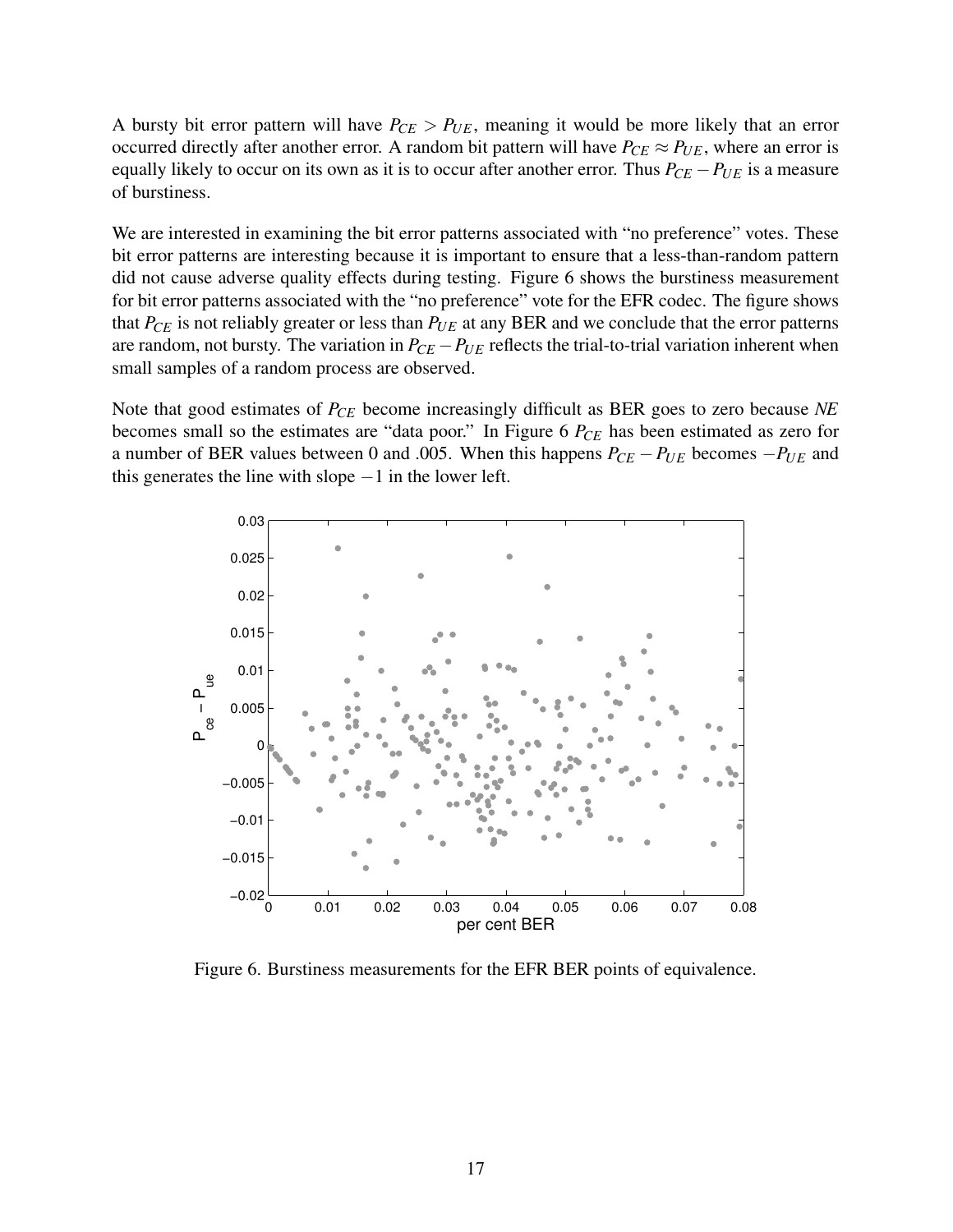#### 4 CONCLUSIONS

We adapted an efficient new paired-comparison subjective testing method to find BER values where the EFR and EHR codecs produce speech quality equivalent to that produced by the FR codec at 2% BER. Sixteen listeners made 1292 comparisons that resulted in 491 votes for "no preference." The BER values associated with these "no preference" votes are the output of the experiment. Meticulous attention was paid to the generation of bit error patterns, and post experiment analysis confirms their randomness.

As both Figure 4 and Figure 5 show, there is a range of BER values that listeners perceive as sounding the same as the reference. This, however, is not unexpected and the variance can logically be attributed to sources from two main classes. The first class is the signal production class and includes the temporal relationships among the bit error patterns, the bits in each transmitted frame, and the speech content in each transmitted frame. The second class is the signal perception class and includes the hearing, personal auditory preferences, and other personal characteristics (diligence, patience, etc.) of the listeners who participated in the experiment.

It is critical that the distribution of BER values resulting from this work is not ignored, but is instead taken into consideration when setting radio channel performance goals, and when defining coverage areas. The distribution of BER values indicates that a distribution of user experiences can be expected depending on the factors cited above, and other factors (e.g., acoustic background noise at transmitting and receiving locations) that occur outside the laboratory environment.

Nonetheless, simplification is sometimes desirable in order to draw the most basic conclusions. Toward that end, we note that when one considers the measures of central tendency presented in this report (mean and median) to characterize the BER distributions in the most simplistic terms, those measures for EHR and EFR are higher than the 2% reference BER value used with FR. Thus on average, under the conditions of this experiment, both the EFR and EHR codecs appear to be more robust (in terms of decoded speech quality) to random bit errors than the FR codec.

We also observe that the PESQ algorithm, widely considered to be the most effective objective speech quality estimator presently available, produces results that are pessimistic (lower BER) when compared with this listening experiment. This lack of agreement is not unexpected as this experiment concerns an application area that is outside the stated scope of PESQ. DPESQ has been developed to address additional disturbances that were not considered during the development of the PESQ algorithm. DPESQ results agree with subjective test results better than PESQ results do. Even so, DPESQ does not serve as a reliable replacement for the subjective tests described here.

Additional insights might follow from knowledge of the *range* of BERs that would generate a "no preference" vote for a given task and a given listener. A modified version of this experiment could be designed to investigate this topic and is a potential topic for future work. In fact, there are multiple experimental approaches that could be applied to investigate the more general topic of listener resolution in paired-comparison subjective testing.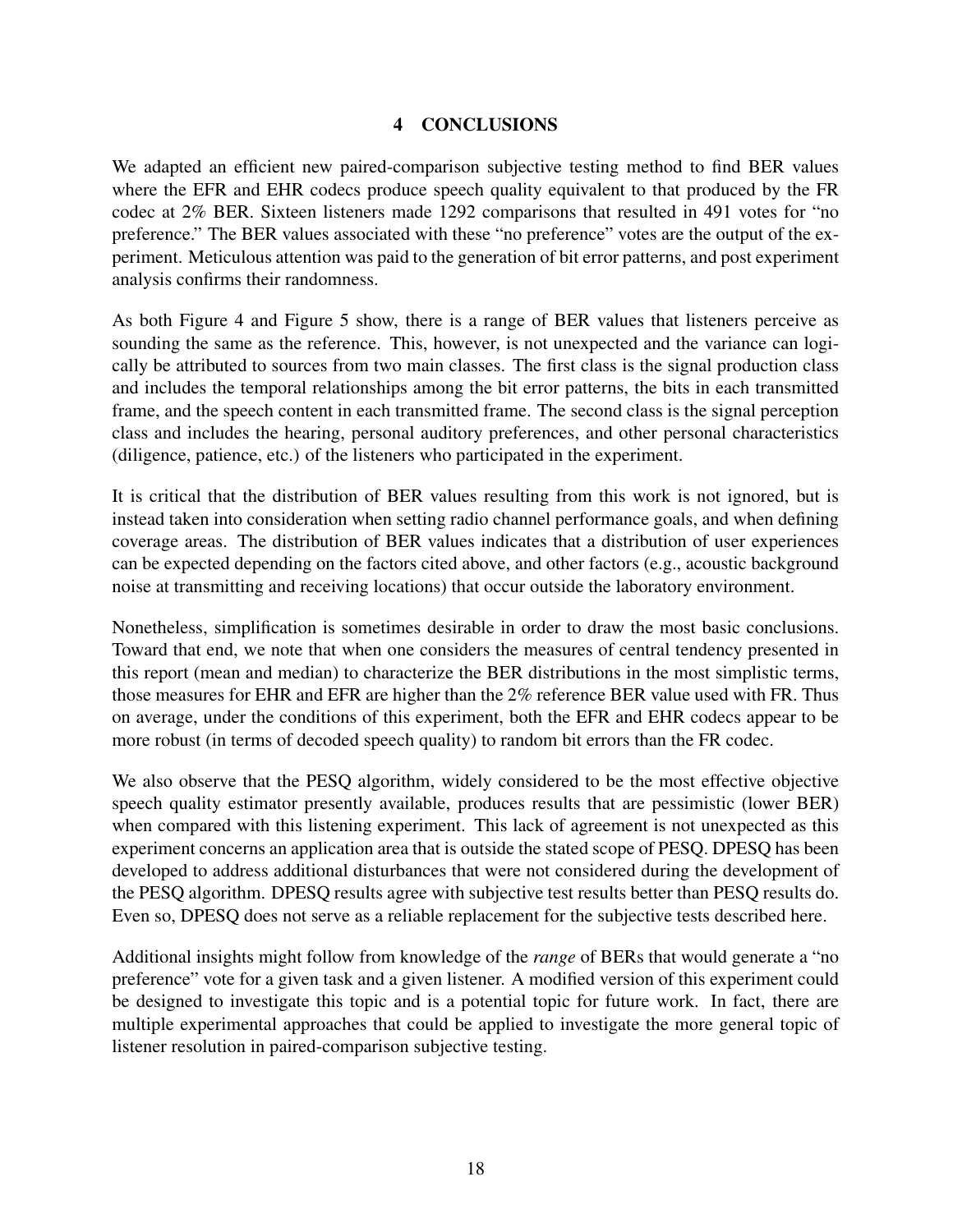#### 5 ACKNOWLEDGEMENTS

This work was funded by the Department of Homeland Security Office of Interoperability and Compatibility, through the National Institute of Standards and Technology Office of Law Enforcement Standards. The work was conducted at the Institute for Telecommunication Sciences under the supervision of J.R. Bratcher.

We also wish to thank the anonymous listeners from the US Department of Commerce Boulder Laboratories who participated in these experiments.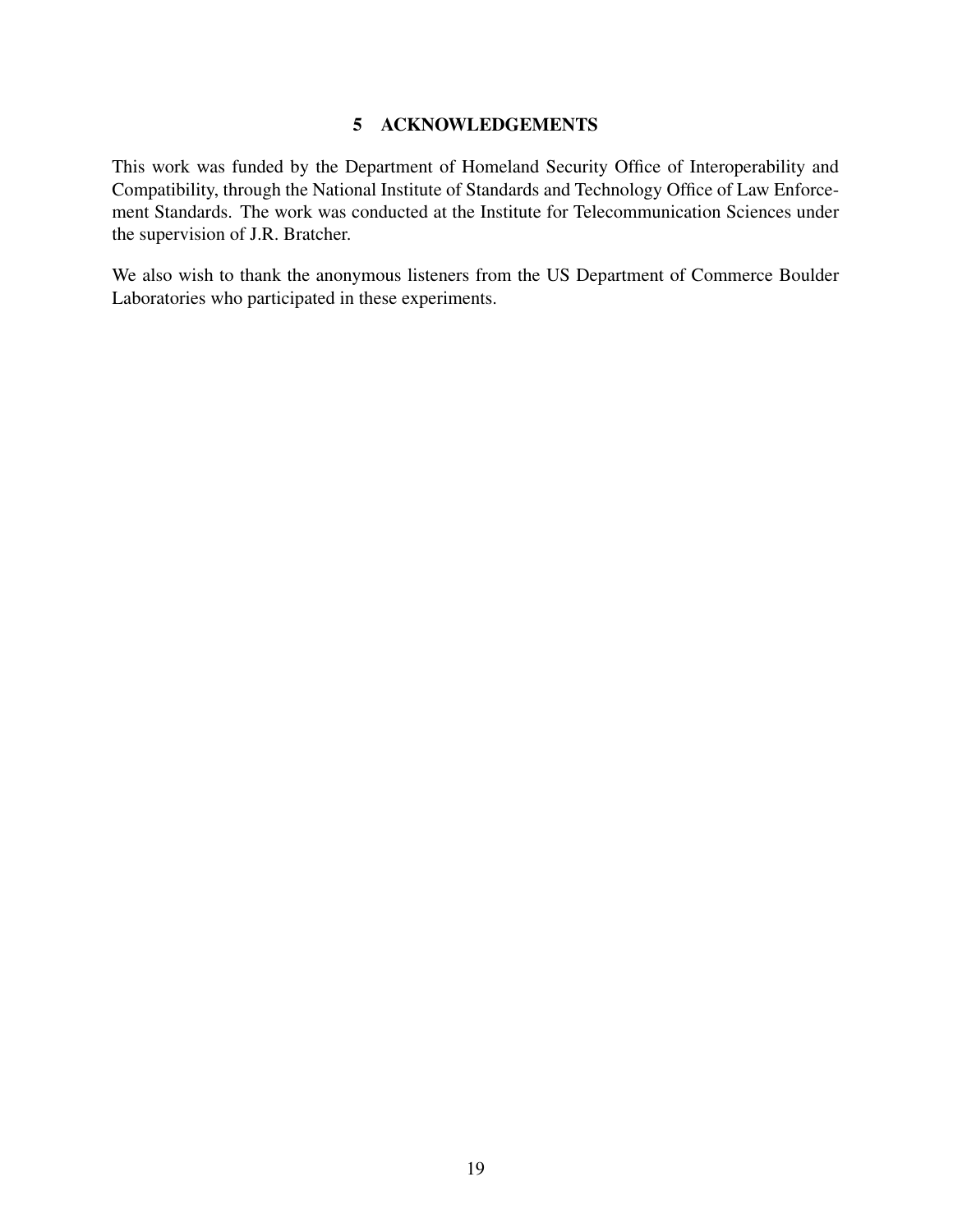#### 6 REFERENCES

- [1] Telecommunications Industry Association, TIA-102.BABA-1998, "Project 25 Vocoder Description," May 1998. Reaffirmed Dec. 2008.
- [2] D. W. Griffin and J. S. Lim., "Multiband excitation vocoder," *IEEE Transactions on Acoustics, Speech, and Signal Processing*, vol. 36, no. 8, Aug. 1988.
- [3] S.D. Voran and A. Catellier, "Gradient ascent paired-comparison subjective quality testing," *Proc. First International Workshop on Quality of Multimedia Experience*, San Diego, CA, Jul. 2009.
- [4] Telecommunications Industry Association, TIA-102.BABA, Annex A, "APCO Project 25 Half-Rate Vocoder Addendum," Apr. 2009.
- [5] "IEEE recommended practice for speech quality measurements," *IEEE Trans. on Audio and Electroacoustics*, vol. 17, no. 3, pp. 225–246, Sep. 1969.
- [6] ITU-T Recommendation P.191, "Software tools for speech and audio coding standardization," Geneva, 2005.
- [7] A. Rix, M. Hollier, A. Hekstra, and J. Beerends, "Perceptual evaluation of speech quality (PESQ)—The new ITU standard for end-to-end speech quality assessment, Part I—Timedelay compensation," *J. Audio Engineering Society*, vol. 50, pp. 755–764, Oct. 2002.
- [8] J. Beerends, A. Hekstra, A. Rix, and M. Hollier, "Perceptual evaluation of speech quality (PESQ)—The new ITU standard for end-to-end speech quality assessment, Part II— Psychoacoustic model," *J. Audio Engineering Society*, vol. 50, pp. 765–778, Oct. 2002.
- [9] ITU-T Recommendation P.862, "Perceptual evaluation of speech quality (PESQ), an objective method for end-to-end speech quality assessment of narrowband telephone networks and speech codecs," Geneva, 2001.
- [10] ITU-T Recommendation P.862.1 "Mapping function for transforming P.862 raw result scores to MOS-LQO," Geneva, 2003.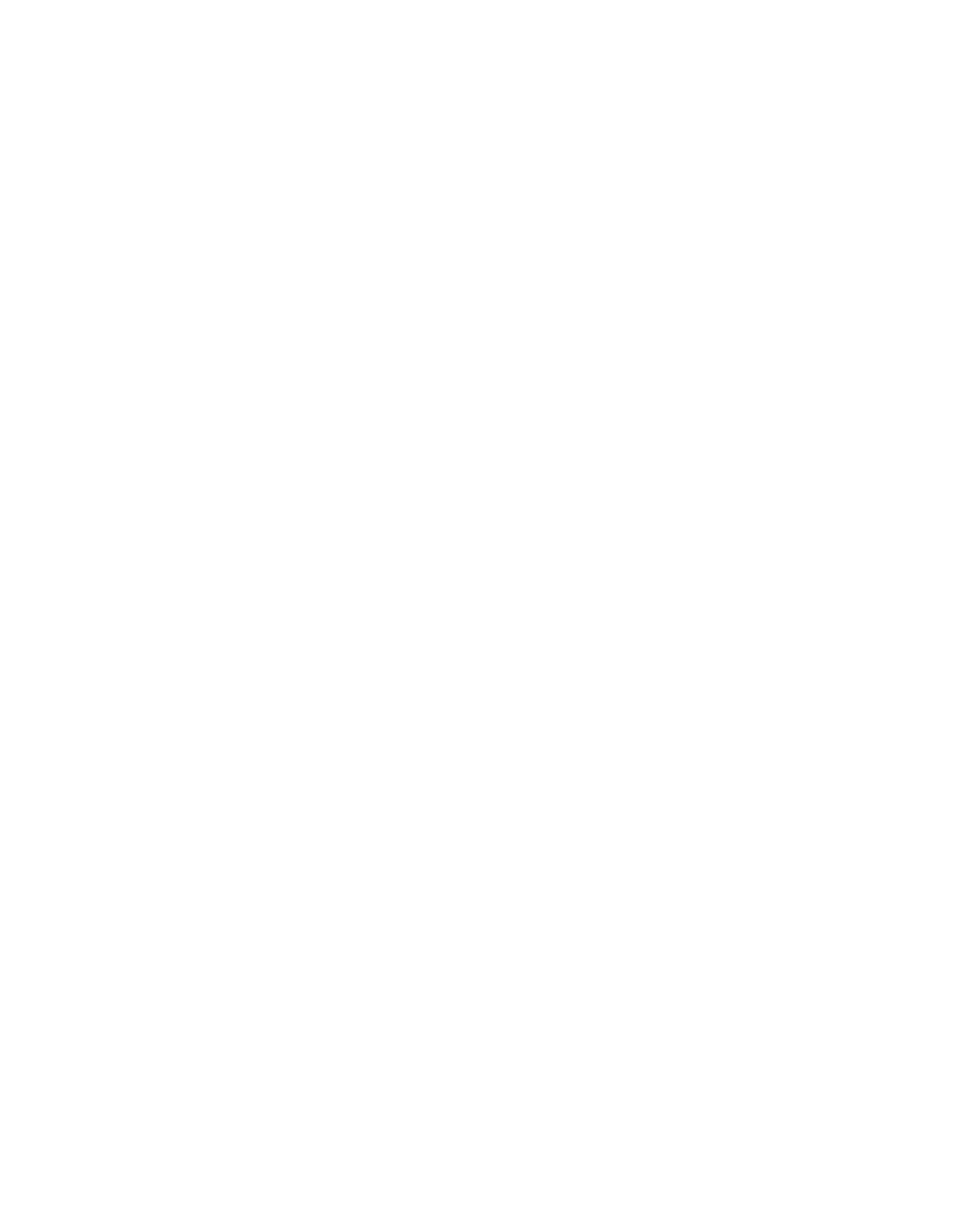FORM **NTIA-29** U.S. DEPARTMENT OF COMMERCE (4-80) NAT'L. TELECOMMUNICATIONS AND INFORMATION ADMINISTRATION

## BIBLIOGRAPHIC DATA SHEET

| 1. PUBLICATION NO.                                                | 2. Government Accession No. | 3. Recipient's Accession No.  |  |  |  |  |
|-------------------------------------------------------------------|-----------------------------|-------------------------------|--|--|--|--|
| TR-10-462                                                         |                             |                               |  |  |  |  |
| <b>4. TITLE AND SUBTITLE</b>                                      |                             | 5. Publication Date           |  |  |  |  |
| Low Rate Speech Coding and Random Bit Errors: A Subjective Speech |                             | Oct. 2009                     |  |  |  |  |
| <b>Quality Matching Experiment</b>                                |                             | 6. Performing Organization    |  |  |  |  |
|                                                                   |                             | NTIA/ITS                      |  |  |  |  |
| 7. AUTHOR(S)                                                      |                             | 9. Project/Task/Work Unit No. |  |  |  |  |
| Andrew A. Catellier and Stephen D. Voran                          |                             |                               |  |  |  |  |
| 8. PERFORMING ORGANIZATION NAME AND ADDRESS                       |                             | 6513000-320                   |  |  |  |  |
| Institute for Telecommunication Sciences                          |                             |                               |  |  |  |  |
| National Telecommunications & Information Administration          | 10. Contract/Grant No.      |                               |  |  |  |  |
| U.S. Department of Commerce                                       |                             |                               |  |  |  |  |
| 325 Broadway                                                      |                             |                               |  |  |  |  |
| Boulder, CO 80305                                                 |                             |                               |  |  |  |  |
| 11. Sponsoring Organization Name and Address                      |                             | 12. Type of Report and Period |  |  |  |  |
| Office of Law Enforcement Standards                               | Covered                     |                               |  |  |  |  |
| National Institute of Standards and Technology                    |                             |                               |  |  |  |  |
| 100 Bureau Drive, M/S 8102                                        |                             |                               |  |  |  |  |
| Gaithersburg, MD 20899-8102                                       |                             |                               |  |  |  |  |
| <b>14. SUPPLEMENTARY NOTES</b>                                    |                             |                               |  |  |  |  |
|                                                                   |                             |                               |  |  |  |  |

#### 15. ABSTRACT

When bit errors are introduced between a speech encoder and a speech decoder, the quality of the received speech is reduced. The specific relationship between speech quality and bit error rate (BER) can be different for each speech coding and channel coding scheme.

This report describes a subjective experiment concerning the relationships between BER and perceived speech quality for the TIA Project 25 Full Rate (FR), Enhanced Full Rate (EFR), and Enhanced Half Rate (EHR) speech codecs. Using the FR codec with 2% random bit errors as a reference, we sought to characterize the BER values for which the EFR (or EHR) codec produces speech quality that is equivalent to the reference. We used an adaptive paired-comparison subjective testing algorithm to efficiently adapt BER values for the EFR and EHR codecs to quickly locate the BER values where listeners found the speech quality to be the same as the reference.

The results from sixteen listeners reveal ranges of BER values that were judged to produce speech quality equivalent to the reference. When these ranges are reduced to central values, those values indicate that on average, the EFR and EHR codecs are more robust to bit errors than the FR codec. We provide a set of additional results from a popular objective speech quality estimator for comparison purposes.

#### 16. Key Words

bit errors; listening tests; speech coding; speech quality; subjective testing

| 17. AVAILABILITY STATEMENT | 18. Security Class. (This report) | 20. Number of pages |
|----------------------------|-----------------------------------|---------------------|
|                            | Unclassified                      |                     |
| UNLIMITED.                 | 19. Security Class. (This page)   | 21. Price:          |
|                            | Unclassified                      |                     |